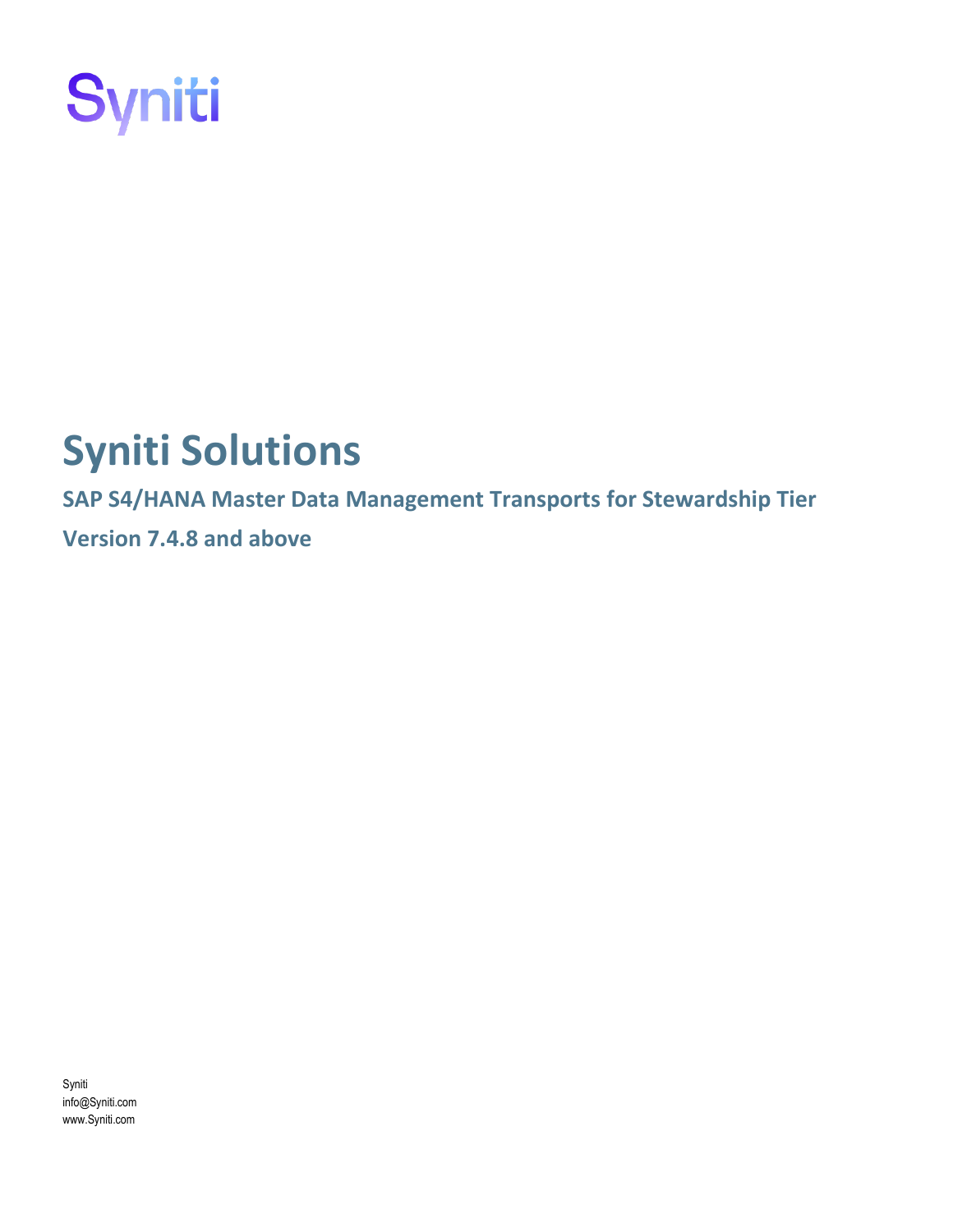# **Table of Contents**

SAP S4/HANA Master Data Management Transports > Syniti Solutions > Page ii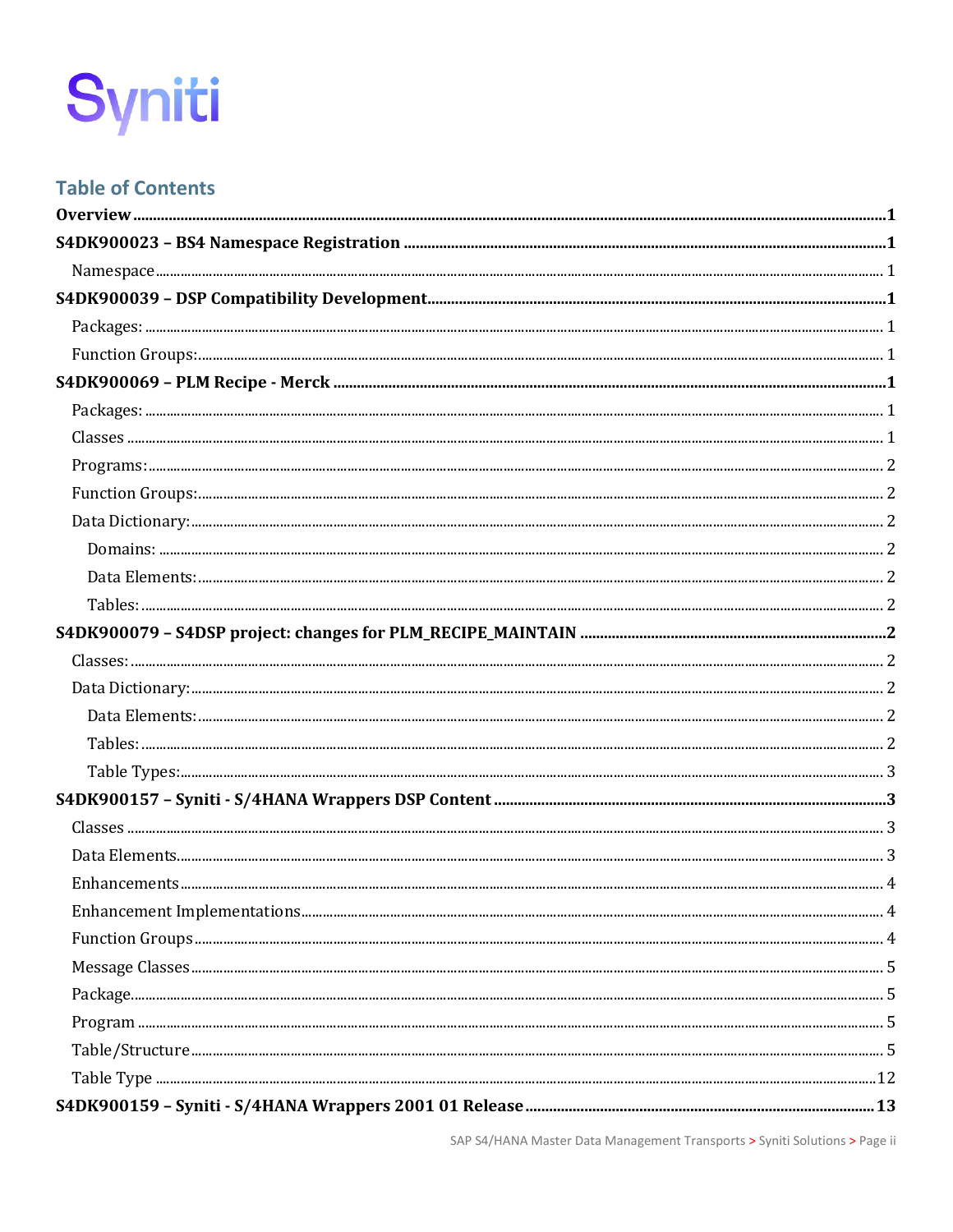| $Table 5.15$ |  |
|--------------|--|
|              |  |
|              |  |
|              |  |
|              |  |
|              |  |
|              |  |
|              |  |
|              |  |
|              |  |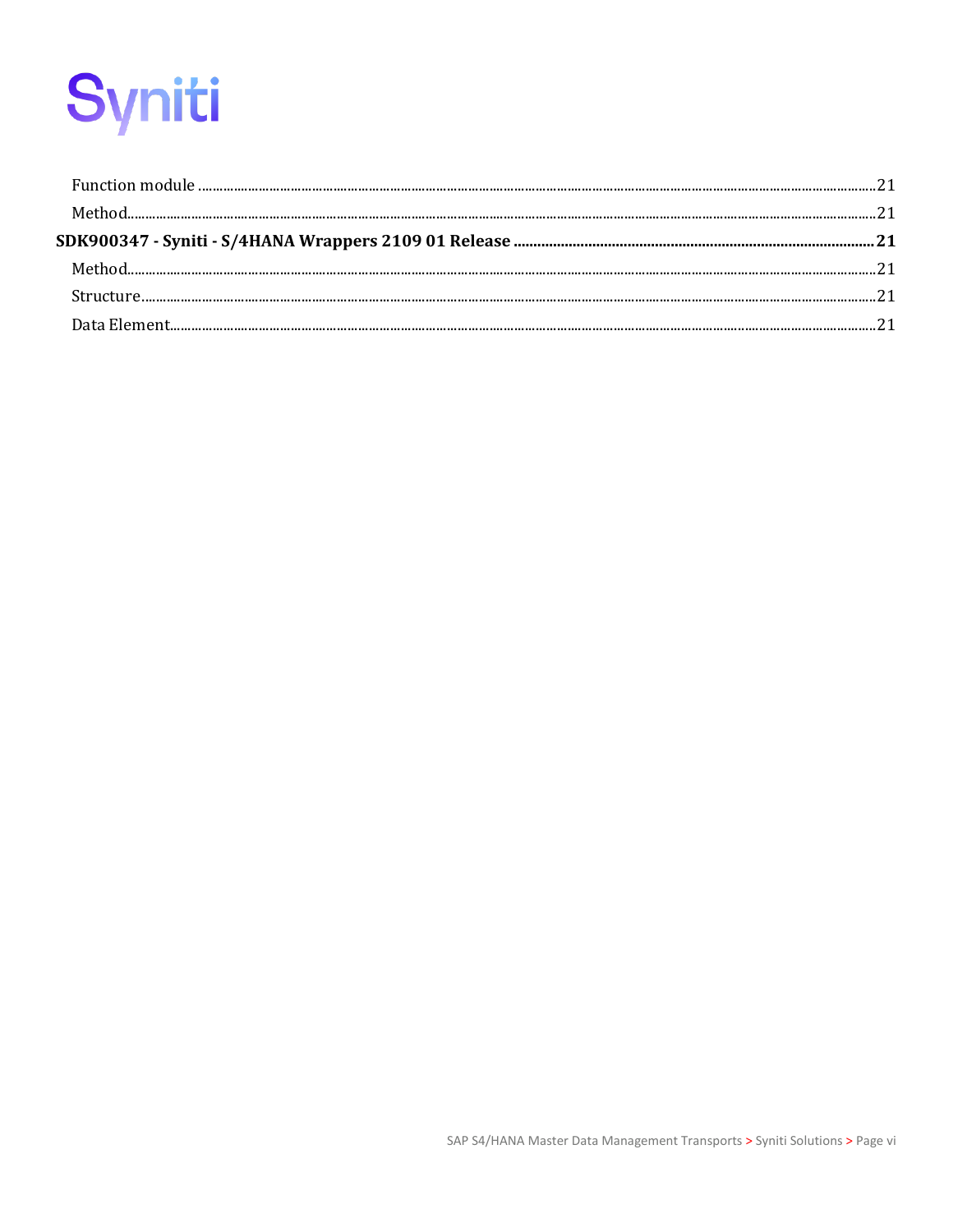# <span id="page-6-0"></span>**Overview**

- **NOTE**: This document applies to Syniti Solutions versions 7.1 and later.
- In this document the new transports created for S/4HANA SAP Content for DSP have their contents listed.
- **NOTE:** Beginning with the 7.0.5 release of the DSP, the Master Data Management Transports are no longer delivered with the installation files. They may be requested by opening a support ticket.
- **NOTE:** The installation order of the Master Data Management Transports is described in the Master Data Management Transports Deployment Guide.

# <span id="page-6-1"></span>**S4DK900023 – BS4 Namespace Registration**

#### <span id="page-6-2"></span>**Namespace**:

• /BS4/

# <span id="page-6-3"></span>**S4DK900039 – DSP Compatibility Development**

#### <span id="page-6-4"></span>**Packages:**

• ZDSP\_COMPATIBILITY

#### <span id="page-6-5"></span>**Function Groups:**

• ZDSP\_COMPATIBILITY\_UTILITY

# <span id="page-6-6"></span>**S4DK900069 – PLM Recipe - Merck**

#### <span id="page-6-7"></span>**Packages:**

- /BS4/BDCDIRECT
- /BS4/LIBRARY
- /BS4/MASTER\_DATA
- /BS4/PLM
- /BS4/UTILITY
- /BS4/UTILITY\_DDIC

#### <span id="page-6-8"></span>**Classes**

- /BS4/CL\_PLM\_RECIPE
- /BS4/CL\_TEXT\_UTILITIES
- /BS4/CL\_UTILITIES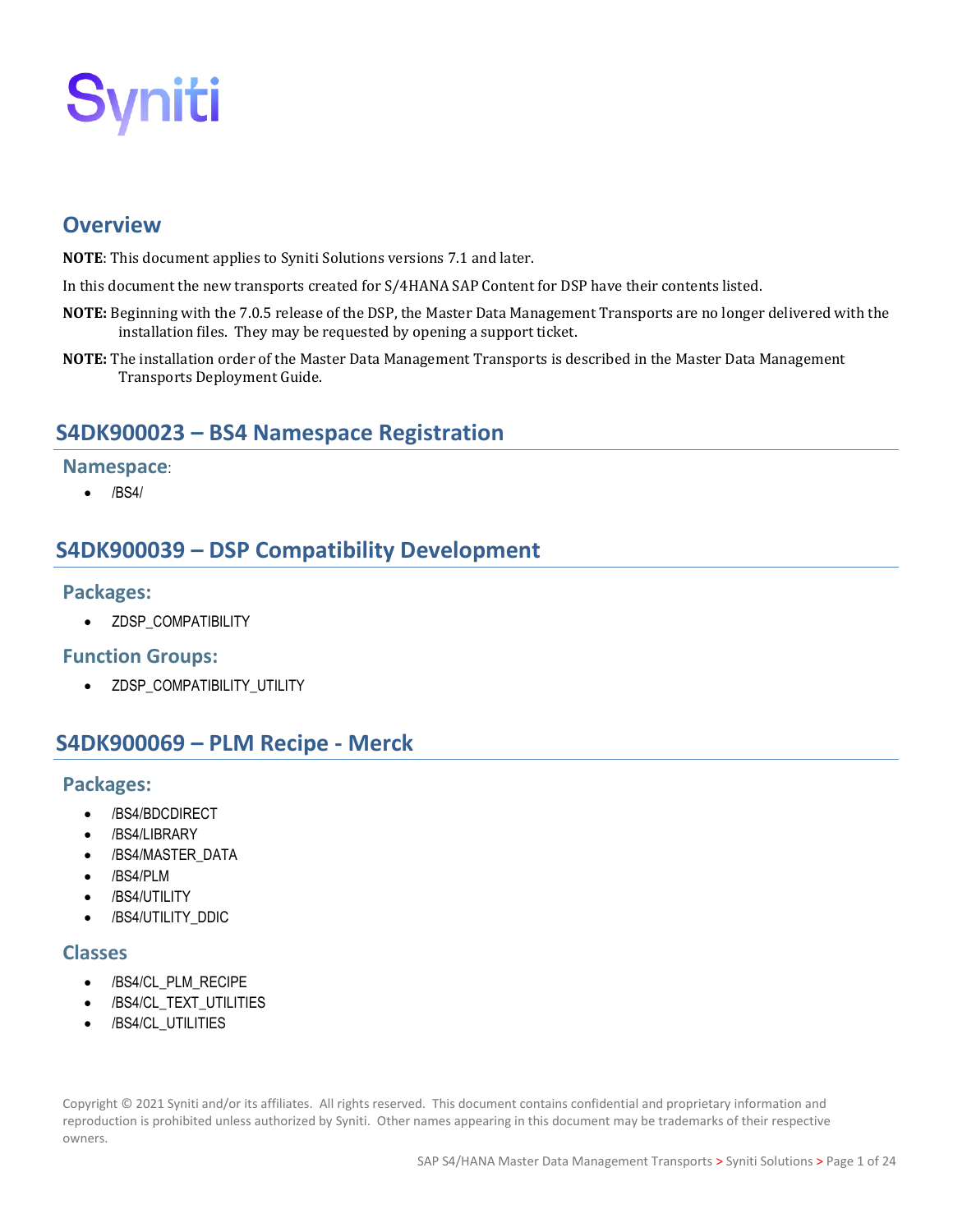#### <span id="page-7-0"></span>**Programs:**

• /BS4/SAVE\_TEST\_DATA

#### <span id="page-7-1"></span>**Function Groups:**

- /BS4/PLM\_RECIPE
	- /BS4/UTILITY

#### <span id="page-7-2"></span>**Data Dictionary:**

#### <span id="page-7-3"></span>Domains:

o /BS4/QUAN 18 6

#### <span id="page-7-4"></span>Data Elements:

o /BS4/QUAN\_18\_6

#### <span id="page-7-5"></span>Tables:

- o /BS4/BAPI\_DOC\_DRAD
- o /BS4/BAPI\_DOC\_DRAD\_KEYS
- o /BS4/S\_DIR\_ID
- o /BS4/S\_RCP\_DESCR
- o /BS4/S\_RCP\_EXTERNAL\_ATTR\_UPD
- o /BS4/S\_RCP\_RECIPE
- o /BS4/S\_RCP\_RECIPE\_ATTR
- o /BS4/S\_RCP\_RECIPE\_ATTR\_UPD
- o /BS4/S\_RFO\_FRMITM
- o /BS4/S\_RPR\_PE

# <span id="page-7-6"></span>**S4DK900079 – S4DSP project: changes for PLM\_RECIPE\_MAINTAIN**

#### <span id="page-7-7"></span>**Classes:**

• /BS4/CL\_PLM\_RECIPE

#### <span id="page-7-8"></span>**Data Dictionary:**

#### <span id="page-7-9"></span>Data Elements:

- o /BS4/RFO\_MASSABSFLOAT
- o /BS4/SCRAP\_18\_6

#### <span id="page-7-10"></span>Tables:

- o /BS4/S\_RCP\_EXTERNAL\_ATTR\_UPD
- o /BS4/S\_RCP\_RECIPE
- o /BS4/S\_RCP\_RECIPE\_ATTR
- o /BS4/S\_RCP\_RECIPE\_ATTR\_UPD
- o /BS4/S\_RFO\_FRMITM
- o /BS4/S\_RFO\_FRMITM\_ATTR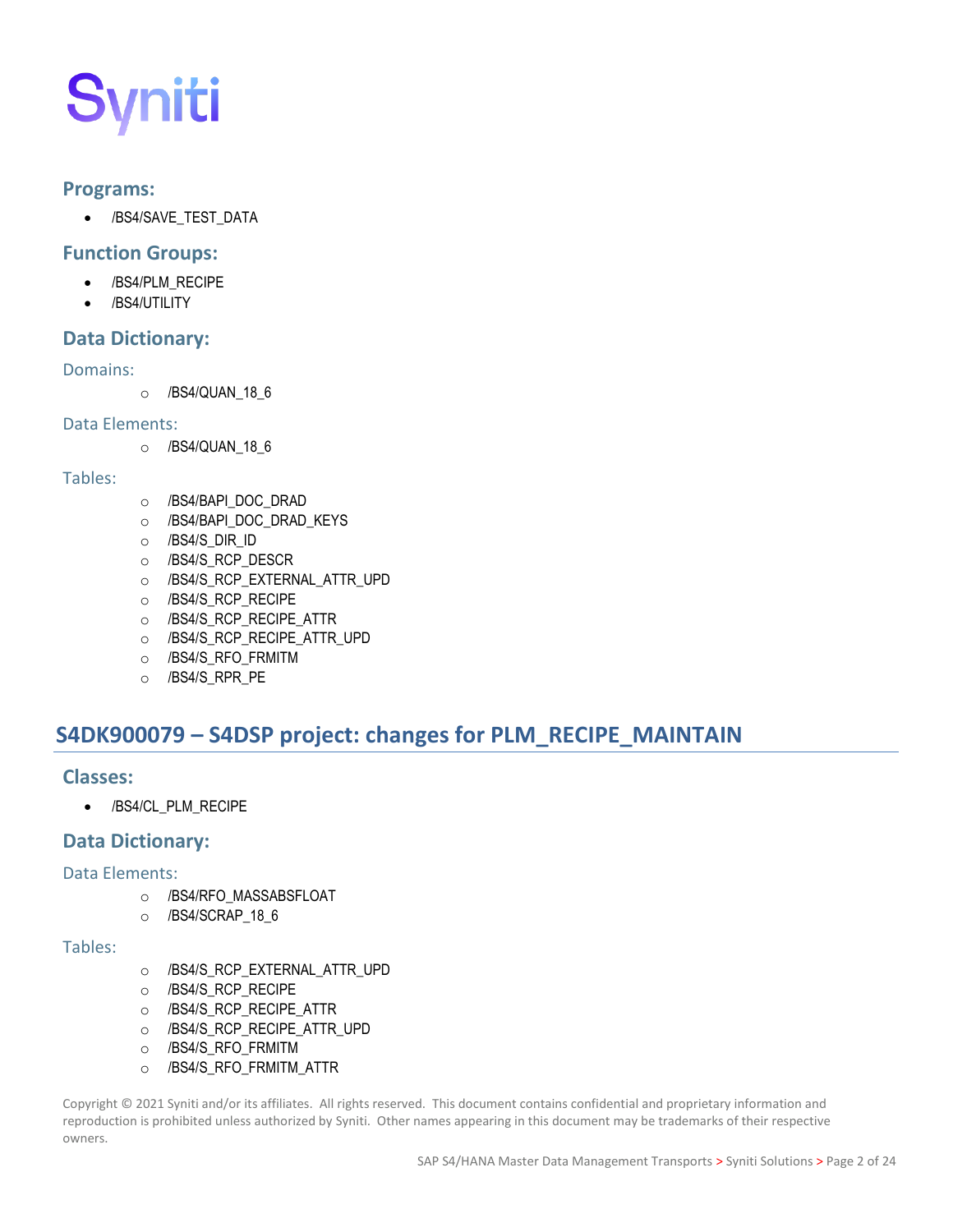

o /BS4/S\_RFO\_FRMITM\_INCL

#### <span id="page-8-0"></span>Table Types:

o /BS4/T\_RCP\_RECIPE

# <span id="page-8-1"></span>**S4DK900157 – Syniti - S/4HANA Wrappers DSP Content**

#### <span id="page-8-2"></span>**Classes**

- o /BS4/CL\_WORKCENTER
- o /BS4/CL\_VENDOR\_V2
- o /BS4/CL\_VAKEY
- o /BS4/CL\_VADATA
- o /BS4/CL\_UTILITIES
- o /BS4/CL\_TEXT\_UTILITIES
- o /BS4/CL\_TASK\_LIST
- o /BS4/CL\_SALES\_LIST\_EXCL
- o /BS4/CL\_ROUTING
- o /BS4/CL\_QUALITY\_INFO\_RECORD
- o /BS4/CL\_PRICES\_CONDITIONS
- $\circ$  /BS4/CL\_PIR\_MAINTAIN
- o /BS4/CL\_INSPECTION\_SETUP
- o /BS4/CL\_INSPECTION\_PLAN
- o /BS4/CL\_GL\_ACC\_MASTER\_MAINTAIN
- o /BS4/CL\_EU\_TAX\_NUMBER
- o /BS4/CL\_ACCESS
- o /BS4/CL\_ACCESS\_SEQUENCE
- o /BS4/CL\_ADDRESS
- o /BS4/CL\_BOMGRP\_MAINTAIN
- o /BS4/CL\_BP\_CUSTOMER
- o /BS4/CL\_BP\_VENDOR
- o /BS4/CL\_BUSINESS\_PARTNER
- o /BS4/CL\_CONDITION\_TABLE
- o /BS4/CL\_CONDITION\_TYPE
- o /BS4/CL\_CREDIT\_MANAGEMENT
- o /BS4/CL\_CREMAS\_EXTENSION
- o /BS4/CL\_CUSTOMER\_LONG\_TEXT
- o /BS4/CL\_CUSTOMER\_MATERIAL\_INFO
- o /BS4/CL\_CUSTOMER\_V2
- o /BS4/CL\_DEBMAS\_EXTENSION
- o /BS4/CL\_EAN

#### <span id="page-8-3"></span>**Data Elements**

#### o /BS4/ID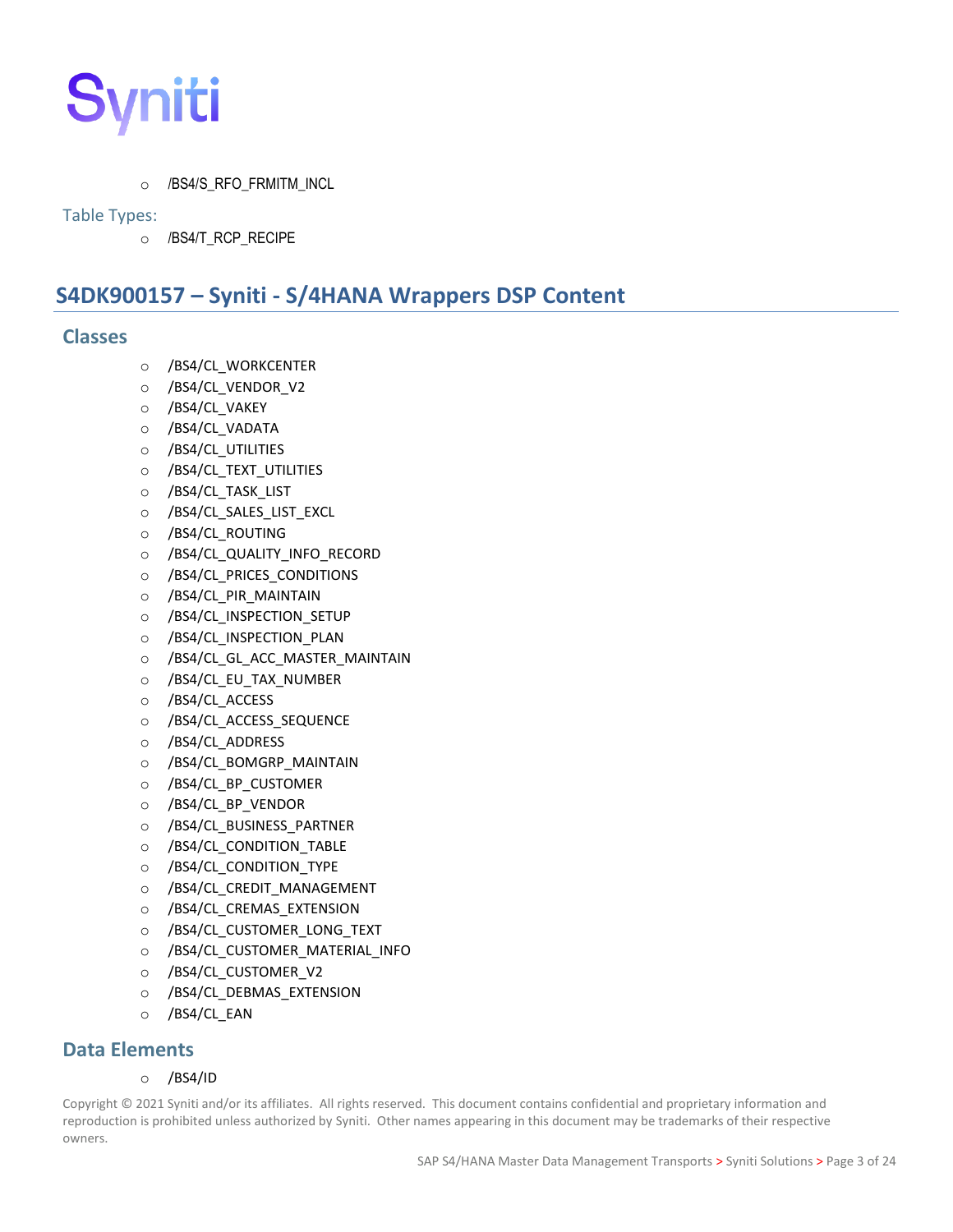- o /BS4/KVAWT
- o /BS4/UMSA1
- o /BS4/VLIBB
- o /BS4/WEBTR

#### <span id="page-9-0"></span>**Enhancements**

- o /BS4/DEBMAS07
- o /BS4/CREMAS06

#### <span id="page-9-1"></span>**Enhancement Implementations**

- o /BS4/CREMAS06\_EXTENSION
- o /BS4/DEBMAS07\_EXTENSION

#### <span id="page-9-2"></span>**Function Groups**

- o /BS4/MATERIAL
- o /BS4/ADDRESS
- o /BS4/BANKING
- o /BS4/BAPI\_COST\_CENTER
- o /BS4/BP\_CUSTOMER
- o /BS4/BP\_VENDOR
- o /BS4/BUSINESS\_PARTNER
- o /BS4/CLASSIFICATION
- o /BS4/COST\_CENTER\_GRP
- o /BS4/MATERIALBOM
- o /BS4/PIR
- o /BS4/PRD\_VERSION
- o /BS4/PRICE
- o /BS4/PROFIT\_CENTER
- o /BS4/QUALITY\_INFO\_RECORD
- o /BS4/SALES
- o /BS4/TASK\_LIST
- o /BS4/UTILITY
- o /BS4/VENDOR
- o /BS4/WORKCENTER
- o /BS4/COST\_ELEMENT
- o /BS4/CUSTOMER
- o /BS4/CUST\_MATINFO
- o /BS4/EAN
- o /BS4/EU\_TAX\_NUMBER
- o /BS4/GL\_ACCOUNT
- o /BS4/INSPECTION\_SETUP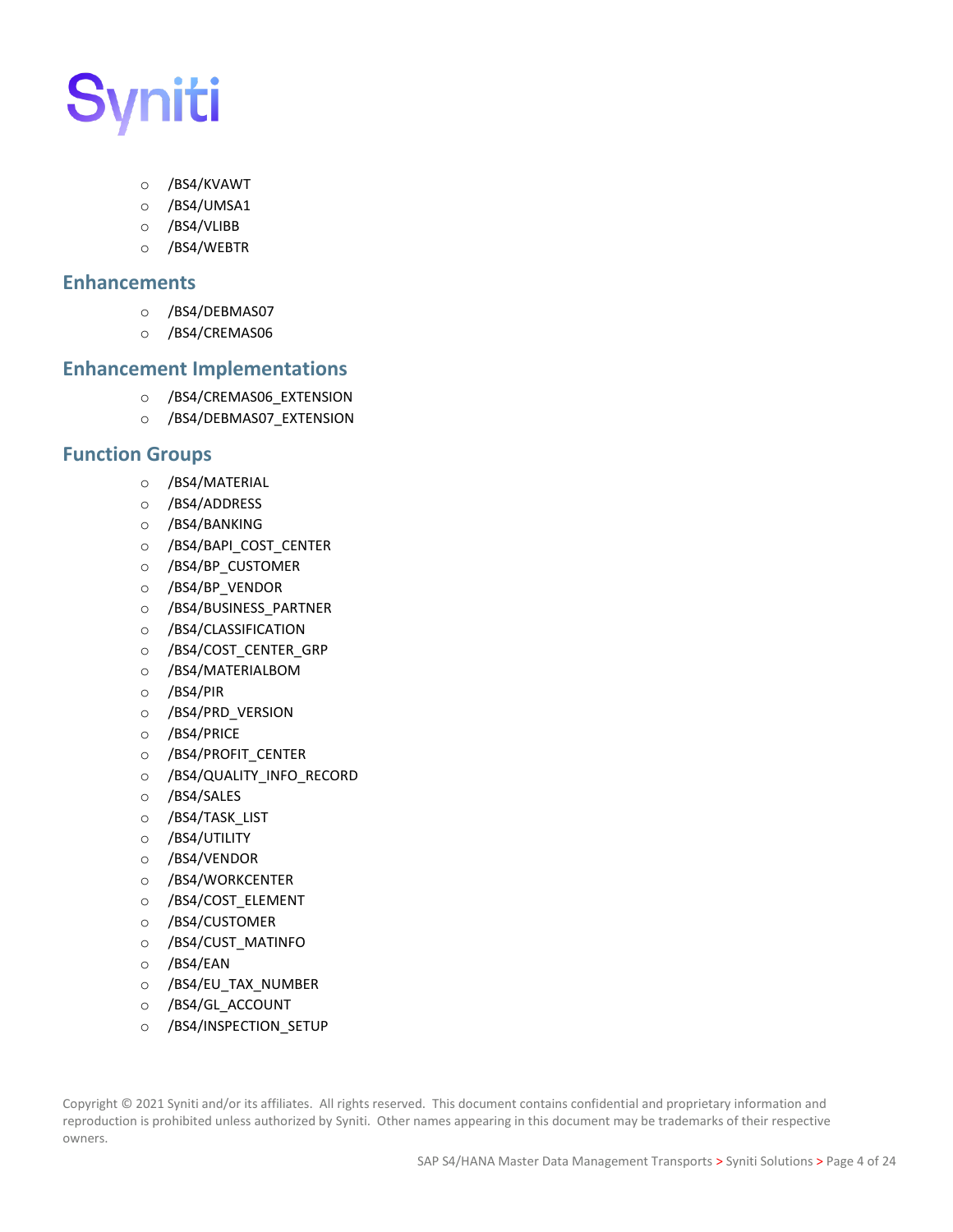#### <span id="page-10-0"></span>**Message Classes**

- o /BS4/ADDRESS
- o /BS4/BANK
- o /BS4/CUSTOMER
- o /BS4/FINANCE
- o /BS4/MATERIAL
- o /BS4/SALES
- o /BS4/TASK\_LIST

#### <span id="page-10-1"></span>**Package**

- o /BS4/ADDRESS\_DDIC
- o /BS4/ADDRESS
- o /BS4/BANKING
- o /BS4/BDCDIRECT
- o /BS4/BP\_CUSTOMER
- o /BS4/BP\_CUSTOMER\_DDIC
- o /BS4/BP\_DDIC
- o /BS4/BP\_VENDOR
- o /BS4/BP\_VENDOR\_DDIC
- o /BS4/BUSINESS\_PARTNER
- o /BS4/COMMON
- o /BS4/CUSTOMER
- o /BS4/VENDOR\_DDIC
- o /BS4/VENDOR
- o /BS4/UTILITY\_DDIC
- o /BS4/UTILITY
- o /BS4/TASK\_LIST\_DDIC
- o /BS4/TASK\_LIST
- o /BS4/CUSTOMER\_DDIC
- o /BS4/FINANCE
- o /BS4/MASTER\_DATA
- o /BS4/SALES
- o /BS4/MATERIAL

#### <span id="page-10-2"></span>**Program**

- o /BS4/SAVE\_TEST\_DATA
- o /BS4/BP\_VENDOR\_TEST
- o /BS4/BP\_TEST
- o /BS4/BP\_DIRECT\_API\_TEST
- o /BS4/BP\_CUSTOMER\_TEST

#### <span id="page-10-3"></span>**Table/Structure**

#### o /BS4/ST\_LFA1X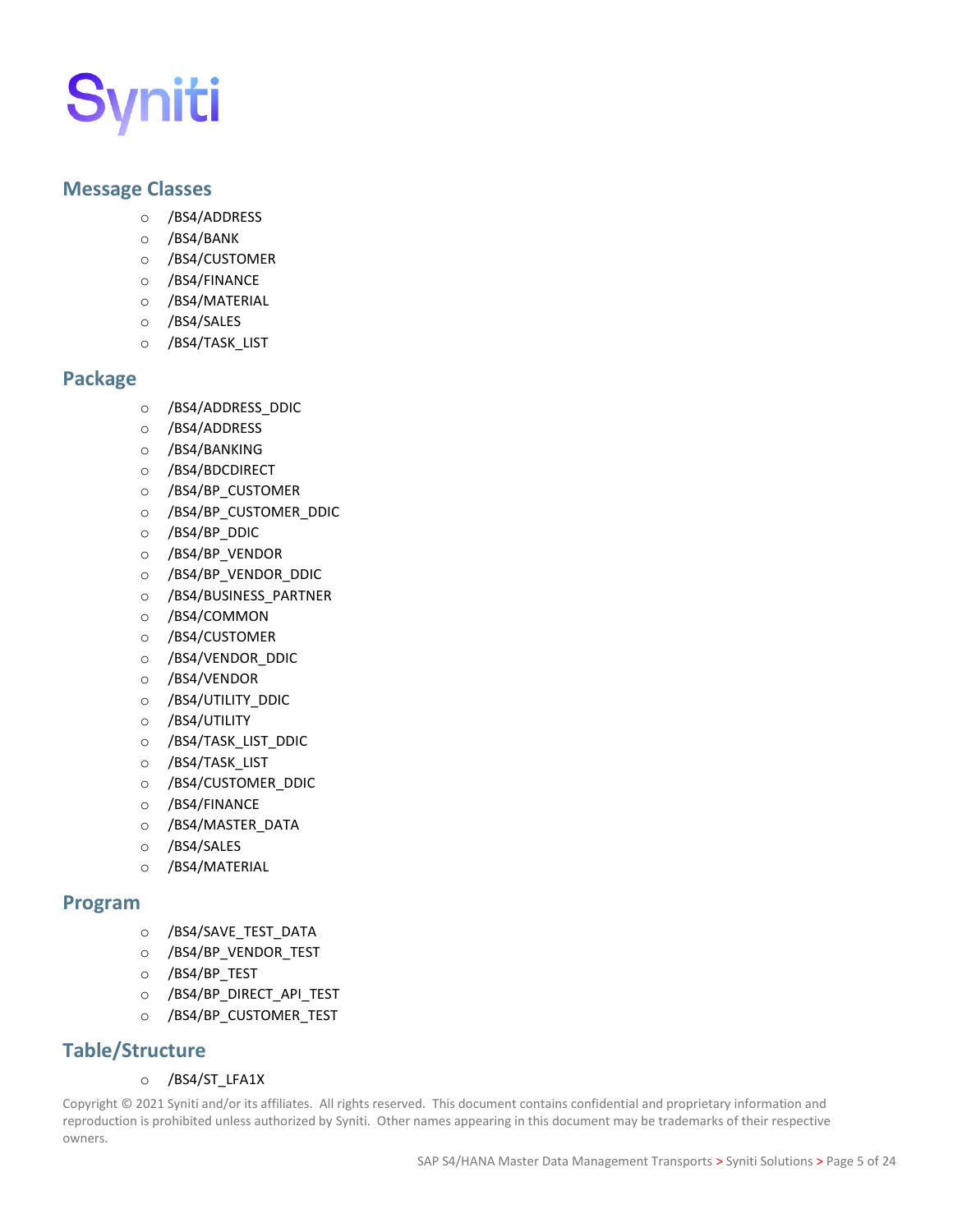

- o /BS4/ST\_LFAS
- o /BS4/ST\_LFASX
- o /BS4/ST\_LFAT
- o /BS4/ST\_LFATX
- o /BS4/ST\_LFB1
- o /BS4/ST\_LFB1X
- o /BS4/ST\_LFB5
- o /BS4/ST\_LFB5X
- o /BS4/ST\_LFBK
- o /BS4/ST\_LFBKX
- o /BS4/ST\_LFBW
- o /BS4/ST\_LFBWX
- o /BS4/ST\_LFM1
- o /BS4/ST\_LFM1X
- o /BS4/ST\_LFM2
- o /BS4/ST\_LFM2X
- o /BS4/ST\_LFZA
- o /BS4/ST\_LFZAX
- o /BS4/ST\_QUALITY\_INFO\_RECORDX
- o /BS4/ST\_TASK\_LIST\_COMP\_ASSIGN
- o /BS4/ST\_TASK\_LIST\_COMP\_ASSIGNX
- o /BS4/ST\_TASK\_LIST\_HEADER
- o /BS4/ST\_TASK\_LIST\_HEADERX
- o /BS4/ST\_TASK\_LIST\_INSPEC\_CHA
- o /BS4/ST\_TASK\_LIST\_INSPEC\_CHA\_V
- o /BS4/ST\_TASK\_LIST\_INT\_COMPASGX
- o /BS4/ST\_TASK\_LIST\_INT\_HEADERX
- o /BS4/ST\_TASK\_LIST\_INT\_MAT\_ASGX
- o /BS4/ST\_TASK\_LIST\_INT\_OPERX
- o /BS4/ST\_TASK\_LIST\_INT\_PRD\_RESX
- o /BS4/ST\_TASK\_LIST\_INT\_SEQUENCX
- o /BS4/ST\_TASK\_LIST\_INT\_SUBOPERX
- o /BS4/ST\_TASK\_LIST\_MAT\_ASSIGN
- o /BS4/ST\_KNA1
- o /BS4/ST\_KNA1X
- o /BS4/ST\_KNAS
- o /BS4/ST\_KNASX
- o /BS4/ST\_KNAT
- o /BS4/ST\_KNATX
- o /BS4/ST\_KNB1
- o /BS4/ST\_KNB1X
- o /BS4/ST\_KNB5
- o /BS4/ST\_KNB5X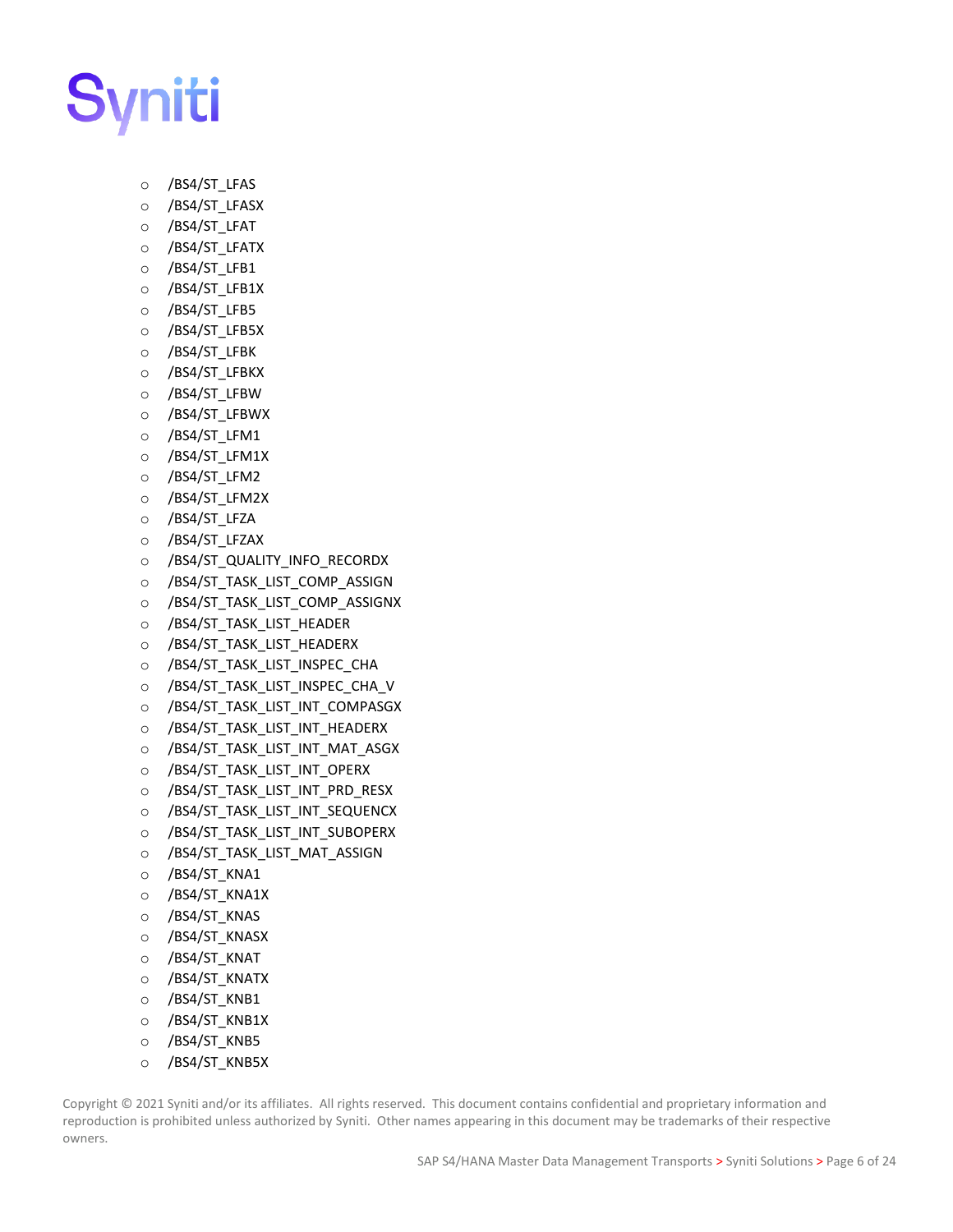

- o /BS4/ST\_KNBK
- o /BS4/ST\_KNBKX
- o /BS4/ST\_KNBW
- o /BS4/ST\_KNBWX
- o /BS4/ST\_KNEX
- o /BS4/ST\_KNEXX
- o /BS4/ST\_KNKA
- o /BS4/ST\_KNKAX
- o /BS4/ST\_KNVA
- o /BS4/ST\_KNVAX
- o /BS4/ST\_KNVI
- o /BS4/ST\_KNVIX
- o /BS4/ST\_KNVK
- o /BS4/ST\_KNVKX
- o /BS4/ST\_KNVL
- o /BS4/ST\_KNVLX
- o /BS4/ST\_KNVP
- o /BS4/ST\_KNVPX
- o /BS4/ST\_KNVV
- o /BS4/ST\_KNVVX
- o /BS4/ST\_KNZA
- o /BS4/ST\_KNZAX
- o /BS4/ST\_KUNNR
- o /BS4/ST\_LFA1
- o /BS4/ST\_V\_FAX\_CONTACT\_DATA
- o /BS4/ST\_V\_FAX\_HEADER
- o /BS4/ST\_V\_FAX\_REMARK\_DATA
- o /BS4/ST\_V\_HEADER\_DATA
- o /BS4/ST\_V\_PHONE\_CONTACT\_DATA
- o /BS4/ST\_V\_PHONE\_HEADER
- o /BS4/ST\_V\_PHONE\_REMARK\_DATA
- o /BS4/ST\_V\_PURCHASING\_HEADER
- o /BS4/ST\_V\_PUR\_FUNCTIONS
- o /BS4/ST\_V\_PUR\_PURCHASING2
- o /BS4/ST\_V\_PUR\_TEXT\_DATA
- o /BS4/ST\_V\_PUR\_TEXT\_HEADER
- o /BS4/ST\_V\_SALES\_TEXT\_DATA
- o /BS4/ST\_V\_SMTP\_CONTACT\_DATA
- o /BS4/ST\_V\_SMTP\_HEADER
- o /BS4/ST\_V\_SMTP\_REMARK\_DATA
- o /BS4/ST\_V\_SUBRANGE\_DESCRIPTION
- o /BS4/ST\_V\_SUBRANGE\_HEADER
- o /BS4/ST\_V\_TAX\_GROUPING\_DATA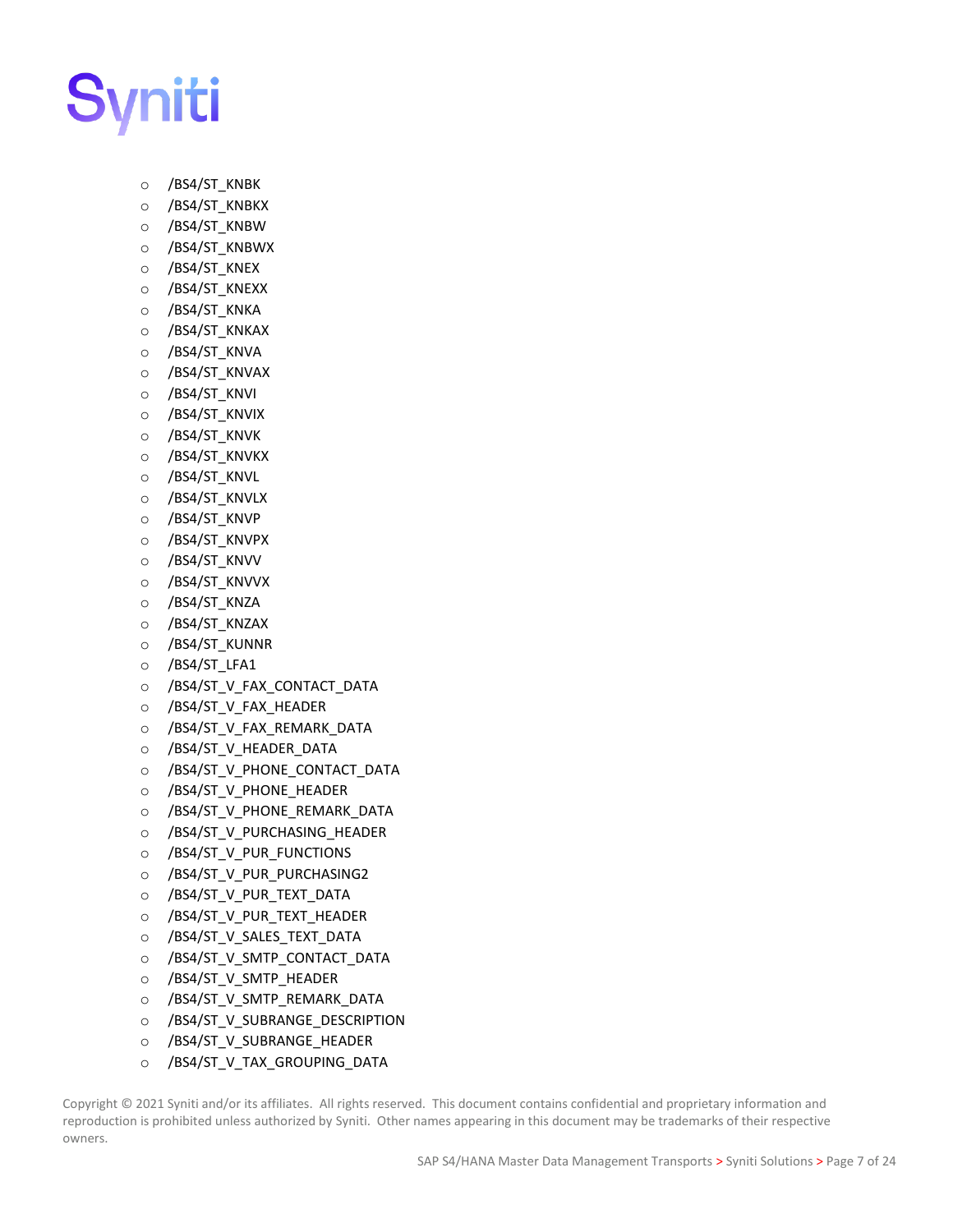

- o /BS4/ST\_V\_TEXT\_DATA
- o /BS4/ST\_V\_TEXT\_HEADER
- o /BS4/ST\_V\_VAT\_DATA
- o /BS4/ST\_WRF12
- o /BS4/ST\_WRF12X
- o /BS4/ST\_WYT1T
- o /BS4/ST\_WYT1TX
- o /BS4/ST\_WYT3
- o /BS4/ST\_WYT3X
- o /BS4/SUI\_DATA\_INTERFACEX
- o /BS4/S\_SALESLISTING\_COMM\_ITEM
- o /BS4/TEXTLN
- o /BS4/ZBOAMKAL
- o /BS4/ZBOAMKALX
- o /BS4/ZBOAPARAMS
- o /BS4/ST\_TASK\_LIST\_MAT\_ASSIGNX
- o /BS4/ST\_TASK\_LIST\_OPERATION
- o /BS4/ST\_TASK\_LIST\_OPERATIONX
- o /BS4/ST\_TASK\_LIST\_PRD\_RESOURCE
- o /BS4/ST\_TASK\_LIST\_PRD\_RESX
- o /BS4/ST\_TASK\_LIST\_PRD\_VERSION
- o /BS4/ST\_TASK\_LIST\_REFERENCE\_OP
- o /BS4/ST\_TASK\_LIST\_REFERENCE\_WC
- o /BS4/ST\_TASK\_LIST\_RELATIONSHIP
- o /BS4/ST\_TASK\_LIST\_SEGMENT
- o /BS4/ST\_TASK\_LIST\_SEQUENCE
- o /BS4/ST\_TASK\_LIST\_SEQUENCEX
- o /BS4/ST\_TASK\_LIST\_SUBOPERATION
- o /BS4/ST\_TASK\_LIST\_SUBOPERX
- o /BS4/ST\_TASK\_LIST\_TEXT\_ASSGN
- o /BS4/ST\_TASK\_LIST\_TEXT\_LINE
- o /BS4/ST\_V\_ADD2\_POSTAL\_DATA
- o /BS4/ST\_V\_ADD2\_VERSION\_DATA
- o /BS4/ST\_V\_ADD3\_POSTAL\_DATA
- o /BS4/ST\_V\_ADD3\_VERSION\_DATA
- o /BS4/ST\_V\_ADDRESS\_HEADER
- o /BS4/ST\_V\_ADD\_POSTAL\_DATA
- o /BS4/ST\_V\_ADD\_REMARK\_DATA
- o /BS4/ST\_V\_ADD\_VERSION\_DATA
- o /BS4/ST\_V\_ALT\_PAYEE\_DATA
- o /BS4/ST\_V\_BANK\_DATA
- o /BS4/ST\_V\_CENTRAL\_DATA
- o /BS4/ST\_V\_COMPANY\_DUNNING\_DATA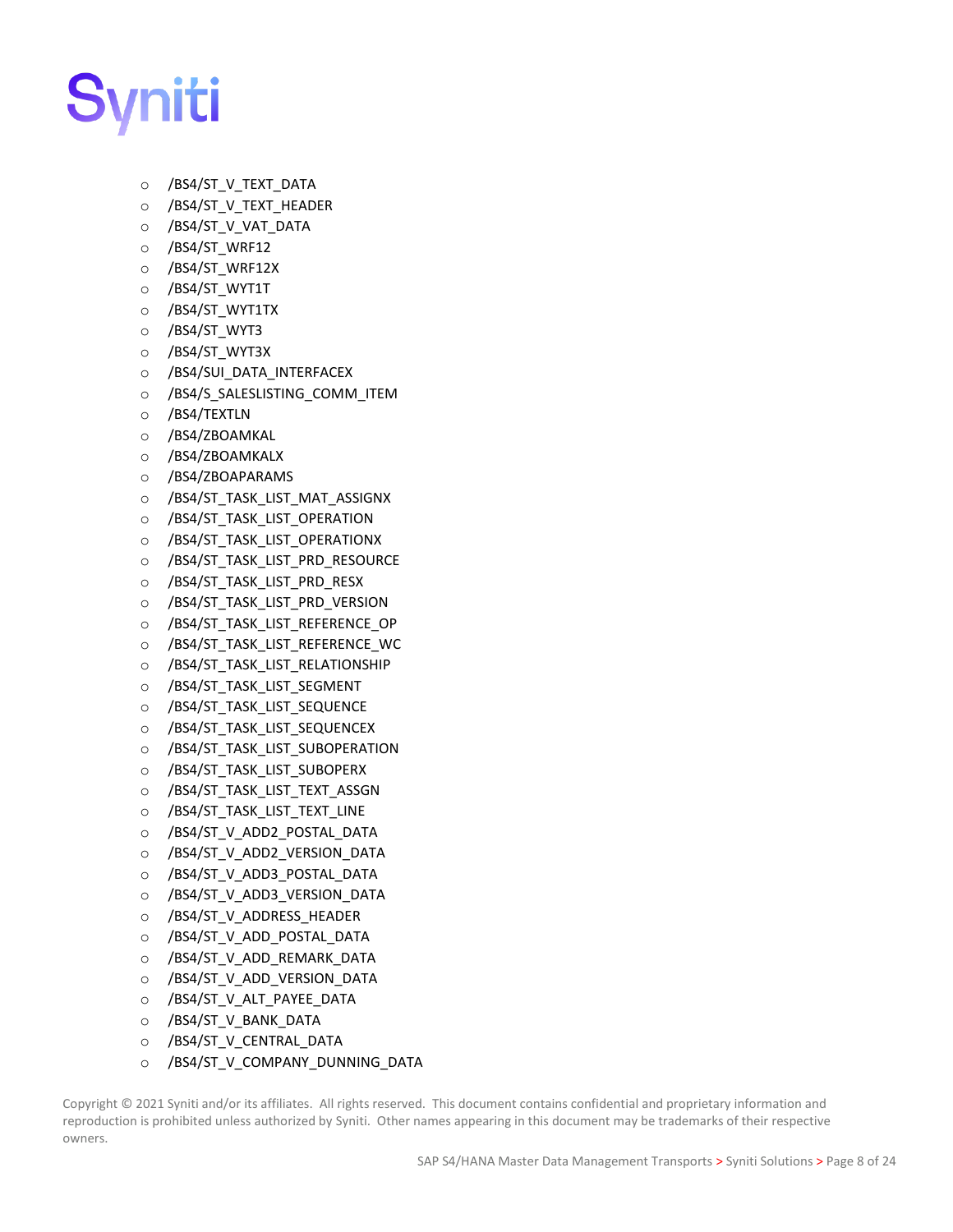

- o /BS4/ST\_V\_COMPANY\_HEADER
- o /BS4/ST\_V\_COMPANY\_WTAX\_TYPE
- o /BS4/ST\_V\_COMP\_ALT\_PAYEE\_DATA
- o /BS4/ST\_V\_COMP\_TEXT\_DATA
- o /BS4/ST\_V\_COMP\_TEXT\_HEADER
- o /BS4/ST\_V\_CONTACT\_HEADER
- o /BS4/BAPI\_TE\_STKO
- o /BS4/BAPI\_TE\_STKOX
- o /BS4/BAPI\_TE\_STPO
- o /BS4/BAPI\_TE\_STPOX
- o /BS4/BAPI\_TE\_STPU
- o /BS4/BAPI\_TE\_STPUX
- o /BS4/BGR\_DATA\_INTERFACEX
- o /BS4/BOM\_DATA\_INTERFACEX
- o /BS4/CHRD\_API01
- o /BS4/E1KNZAM
- o /BS4/E1LFATM
- o /BS4/E1LFZAM
- o /BS4/E1WYT1TM
- o /BS4/EINAX
- o /BS4/EINEX
- o /BS4/ITM\_CLASS\_DATAX
- o /BS4/MBM\_DATA\_INTERFACEX
- o /BS4/ST\_BP\_ADDRESS\_HEADER
- o /BS4/ST\_BP\_ADD\_POSTAL\_DATA
- o /BS4/ST\_BP\_ADD\_REMARK\_DATA
- o /BS4/ST\_BP\_ADD\_USAGE
- o /BS4/ST\_BP\_ADD\_VERSION\_ORG
- o /BS4/ST\_BP\_ADD\_VERSION\_PERSON
- o /BS4/ST\_BP\_BANK\_DATA
- o /BS4/ST\_BP\_BUS\_HOURS\_COMBINED
- o /BS4/ST\_BP\_BUS\_HOURS\_DAILY
- o /BS4/ST\_BP\_BUS\_HOURS\_FIXED
- o /BS4/ST\_BP\_BUS\_HOURS\_HEADER
- o /BS4/ST\_BP\_BUS\_HOURS\_MONTH\_Y1
- o /BS4/ST\_BP\_BUS\_HOURS\_MONTH\_Y2
- o /BS4/ST\_BP\_BUS\_HOURS\_WEEKLY
- o /BS4/ST\_BP\_CENTRAL\_DATA
- o /BS4/BAPI0012\_CCINPUTLISTX
- o /BS4/BAPI1001004\_QMATX
- o /BS4/BAPI1030\_CEINPUTLISTX
- o /BS4/BAPI1080\_BGR\_CX
- o /BS4/BAPI1080\_BOM\_CX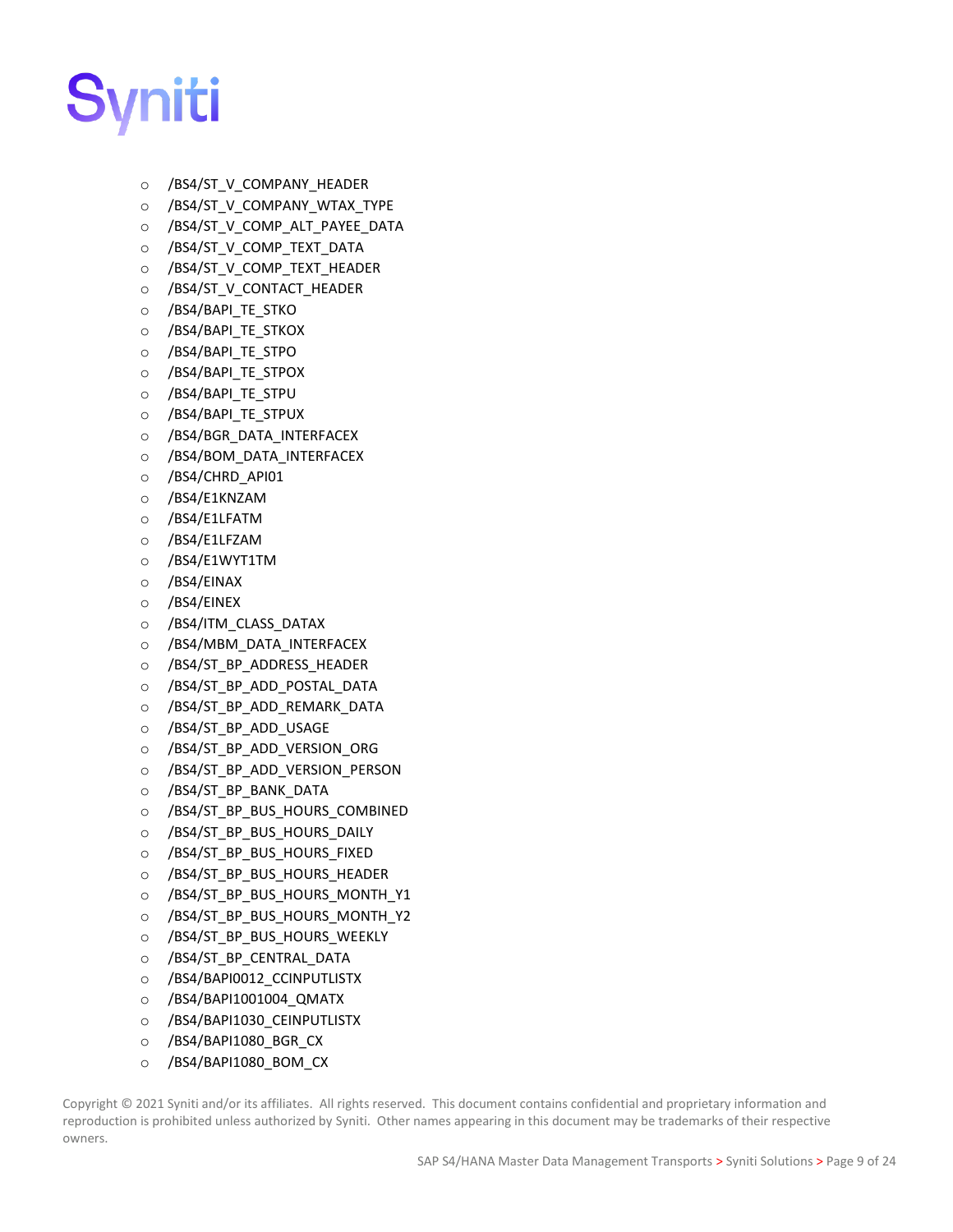

- o /BS4/BAPI1080\_ITM\_CX
- o /BS4/BAPI1080\_MBM\_CX
- o /BS4/BAPI1080\_SUI\_CX
- o /BS4/BAPI1080\_TXT\_CX
- o /BS4/BAPICONDCT
- o /BS4/BAPICONDCTX
- o /BS4/BAPICONDHD
- o /BS4/BAPICONDHDX
- o /BS4/BAPICONDIT
- o /BS4/BAPICONDITX
- o /BS4/BAPICONDQS
- o /BS4/BAPICONDQSX
- o /BS4/BAPICONDVS
- o /BS4/BAPICONDVSX
- o /BS4/BAPIMATHEAD
- o /BS4/BAPI\_DOC\_DRAD
- o /BS4/BAPI\_DOC\_DRAD\_KEYS
- o /BS4/BAPI\_TE\_MAPL
- o /BS4/BAPI\_TE\_MAPLX
- o /BS4/BAPI\_TE\_PLFL
- o /BS4/BAPI\_TE\_PLFLX
- o /BS4/BAPI\_TE\_PLKO
- o /BS4/BAPI\_TE\_PLKOX
- o /BS4/BAPI TE PLPO OPR
- o /BS4/BAPI\_TE\_PLPO\_OPRX
- o /BS4/BAPI\_TE\_PLPO\_SUB\_OPR
- o /BS4/BAPI\_TE\_PLPO\_SUB\_OPRX
- o /BS4/BAPI\_TE\_QMAT
- o /BS4/BAPI\_TE\_QMATX
- o /BS4/ST\_C\_ALT\_PAYEE\_DATA
- o /BS4/ST\_C\_BANK\_DATA
- o /BS4/ST\_C\_CENTRAL\_DATA
- o /BS4/ST\_C\_COMPANY\_DUNNING\_DATA
- o /BS4/ST\_C\_COMPANY\_HEADER
- o /BS4/ST\_C\_COMPANY\_WTAX\_TYPE
- o /BS4/ST\_C\_COMP\_ALT\_PAYEE\_DATA
- o /BS4/ST\_C\_COMP\_TEXT\_DATA
- o /BS4/ST\_C\_COMP\_TEXT\_HEADER
- o /BS4/ST\_C\_CONTACT\_HEADER
- o /BS4/ST\_C\_CREDITCARD\_DATA
- o /BS4/ST\_C\_DEPARTMENT\_DATA
- o /BS4/ST\_C\_EXPORT\_DATA
- o /BS4/ST C HEADER DATA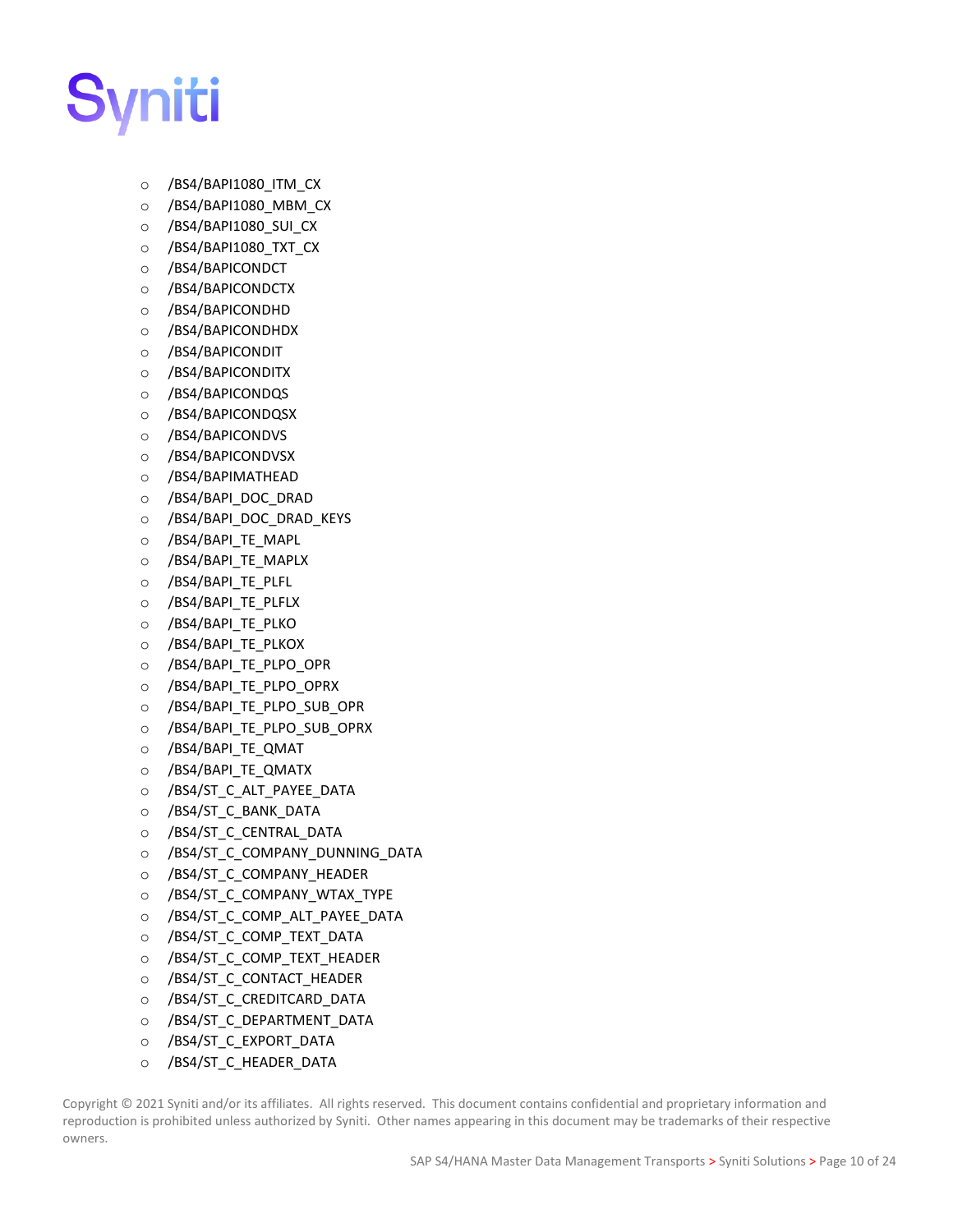

- o /BS4/ST\_C\_LOADING\_DATA
- o /BS4/ST\_C\_RECEIVING\_DATA
- o /BS4/ST\_C\_SALES\_DOCUMENT
- o /BS4/ST\_C\_SALES\_FUNCTIONS
- o /BS4/ST\_C\_SALES\_HEADER
- o /BS4/ST\_C\_SALES\_TEXT\_DATA
- o /BS4/ST\_C\_SALES\_TEXT\_HEADER
- o /BS4/ST\_C\_TAX\_GROUPING\_DATA
- o /BS4/ST\_C\_TAX\_IND\_DATA
- o /BS4/ST\_C\_TAX\_LICENSE\_DATA
- o /BS4/ST\_C\_VAT\_DATA
- o /BS4/ST\_GLACCOUNT\_CCODE
- o /BS4/ST\_GLACCOUNT\_CCODEX
- o /BS4/ST\_GLACCOUNT\_COA
- o /BS4/ST\_GLACCOUNT\_COAX
- o /BS4/ST\_GLACCOUNT\_DESCR
- o /BS4/ST\_GLACCOUNT\_DESCRX
- o /BS4/ST\_GLACCOUNT\_KEYWORD
- o /BS4/ST\_GLACCOUNT\_KEYWORDX
- o /BS4/ST\_GL\_ACCOUNT\_CCODEX
- o /BS4/ST\_BP\_CMS
- o /BS4/ST\_BP\_CMSX
- o /BS4/ST\_BP\_CMS\_SGM
- o /BS4/ST\_BP\_CMS\_SGMX
- o /BS4/ST\_BP\_CONTROL\_DATA
- o /BS4/ST\_BP\_FAX\_COMM\_USAGE
- o /BS4/ST\_BP\_FAX\_CONTACT\_DATA
- o /BS4/ST\_BP\_FAX\_HEADER
- o /BS4/ST\_BP\_FAX\_REMARK\_DATA
- o /BS4/ST\_BP\_GROUP
- o /BS4/ST\_BP\_HEADER
- o /BS4/ST\_BP\_INDENT\_NUM\_DATA
- o /BS4/ST\_BP\_INDUSTRY\_DATA
- o /BS4/ST\_BP\_ORGANISATION
- o /BS4/ST\_BP\_PAYCARD\_BL\_REASONS
- o /BS4/ST\_BP\_PAYCARD\_DATA
- o /BS4/ST\_BP\_PERSON
- o /BS4/ST\_CUSTMAT\_INFORECX
- o /BS4/ST\_CUSTMAT\_INFOREC
- o /BS4/ST\_BP\_TEMPLATE\_DATA
- o /BS4/ST\_BP\_TAX\_CLASS\_DATA
- o /BS4/ST\_BP\_TAXNUM\_DATA
- o /BS4/ST\_BP\_TAXNUM\_COMMON\_DATA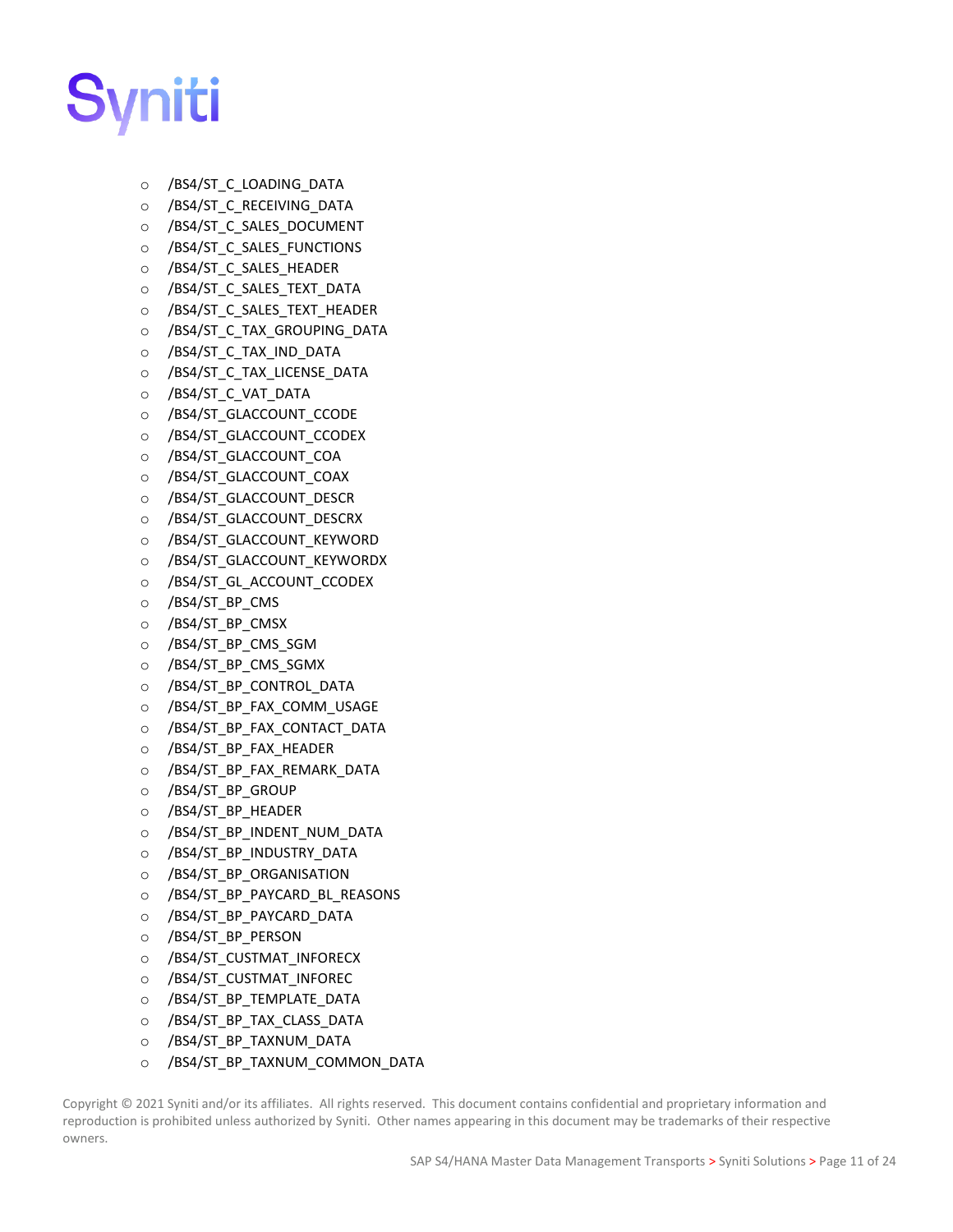

- o /BS4/ST\_BP\_STATUS\_DATA
- o /BS4/ST\_BP\_SMTP\_REMARK\_DATA
- o /BS4/ST\_BP\_SMTP\_HEADER
- o /BS4/ST\_BP\_SMTP\_CONTACT\_DATA
- o /BS4/ST\_BP\_SMTP\_COMM\_USAGE
- o /BS4/ST\_BP\_SEPA\_MANDATE\_DATA
- o /BS4/ST\_BP\_ROLE\_DATA
- o /BS4/ST\_BP\_PHONE\_REMARK\_DATA
- o /BS4/ST\_BP\_PHONE\_HEADER
- o /BS4/ST\_BP\_PHONE\_CONTACT\_DATA
- o /BS4/ST\_BP\_PHONE\_COMM\_USAGE

#### <span id="page-17-0"></span>**Table Type**

- o /BS4/BAPICONDITX\_T
- o /BS4/BAPICONDQSX\_T
- o /BS4/BAPICONDVSX\_T
- o /BS4/BAPIKNUMHS
- o /BS4/BAPISET\_HEIR\_TT
- o /BS4/BBPT\_CND\_MM\_CONDCT
- o /BS4/BBPT\_CND\_MM\_CONDHD
- o /BS4/BBPT\_CND\_MM\_CONDIT
- o /BS4/BBPT\_CND\_MM\_CONDQS
- o /BS4/BBPT\_CND\_MM\_CONDVS
- o /BS4/CND\_MEM\_INITIAL
- o /BS4/TT\_BAPI1001004\_QMAT
- o /BS4/TT\_BAPI1001004\_QMATX
- o /BS4/TT\_BP\_CMS\_SGM
- o /BS4/TT\_BP\_CMS\_SGMX
- o /BS4/T\_SALESLISTING\_COMM\_ITEM
- o /BS4/BAPICONDHDX\_T
- o /BS4/BAPICONDCTX\_T
- o /BS4/BAPI1112\_VALUES\_TT
- o /BS4/BAPI1080\_TXT\_C\_TT
- o /BS4/BAPI1080\_TXT\_CX\_TT
- o /BS4/BAPI1080\_SUI\_C\_TT
- o /BS4/BAPI1080\_SUI\_CX\_TT
- o /BS4/BAPI1080\_REL\_SUI\_ITM\_C\_TT
- o /BS4/BAPI1080\_REL\_ITM\_BOM\_C\_TT
- o /BS4/BAPI1080\_MBM\_C\_TT
- o /BS4/BAPI1080\_MBM\_CX\_TT
- o /BS4/BAPI1080\_ITM\_C\_TT
- o /BS4/BAPI1080\_ITM\_CX\_TT
- o /BS4/BAPI1080\_BOM\_C\_TT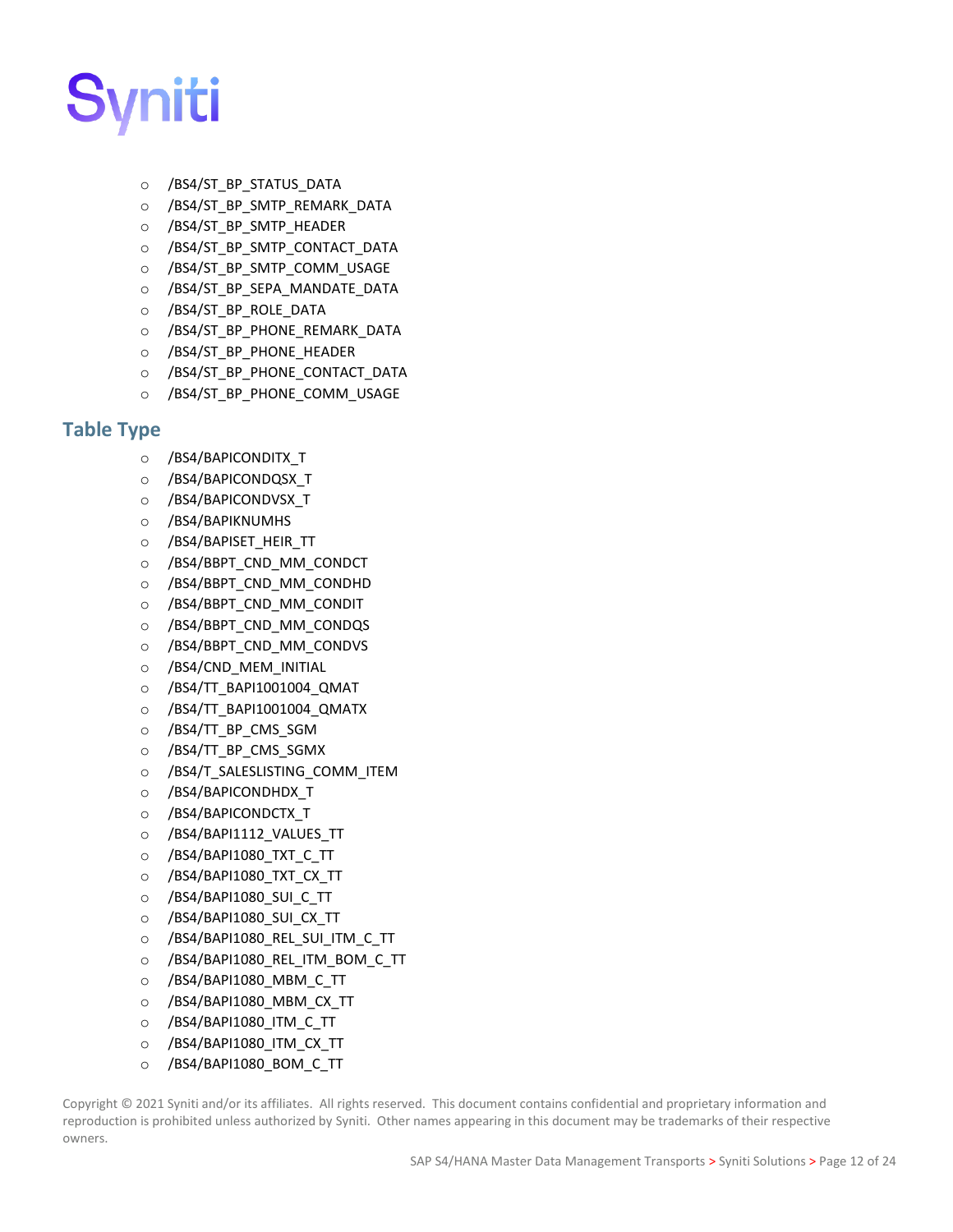

- o /BS4/BAPI1080\_BOM\_CX\_TT
- o /BS4/BAPI1080\_BGR\_C\_TT
- o /BS4/BAPI1080\_BGR\_CX\_TT

### <span id="page-18-0"></span>**S4DK900159 – Syniti - S/4HANA Wrappers 2001 01 Release**

#### <span id="page-18-1"></span>**Classes**

• /BS4/CL\_CUSTOMER\_V2

# <span id="page-18-2"></span>**S4DK900164 – Syniti - S/4HANA Wrappers 2001 02 Release**

#### <span id="page-18-3"></span>**Classes**

- /BS4/CL\_CUSTOMER\_V2
- /BS4/CL\_VENDOR\_V2

#### <span id="page-18-4"></span>**Function Modules**

• /BS4/BAPI\_CUSTOMER\_MAINTAIN

# <span id="page-18-5"></span>**S4DK900168 – Syniti - S/4HANA Wrappers 2001 03 Release**

#### <span id="page-18-6"></span>**Include**

• /BS4/LMATERIALF01

# <span id="page-18-7"></span>**S4DK900170 – Syniti - S/4HANA Wrappers 2001 04 Release**

#### <span id="page-18-8"></span>**Classes**

- /BS4/CL\_CREMAS\_EXTENSION
- /BS4/CL\_VENDOR\_V2

#### <span id="page-18-9"></span>**Function Modules**

- /BS4/BAPI\_CUSTOMER\_MAINTAIN
- /BS4/BAPI\_VENDOR\_MAINTAIN

#### <span id="page-18-10"></span>**Function Groups**

• /BS4/ZBOAPARAMS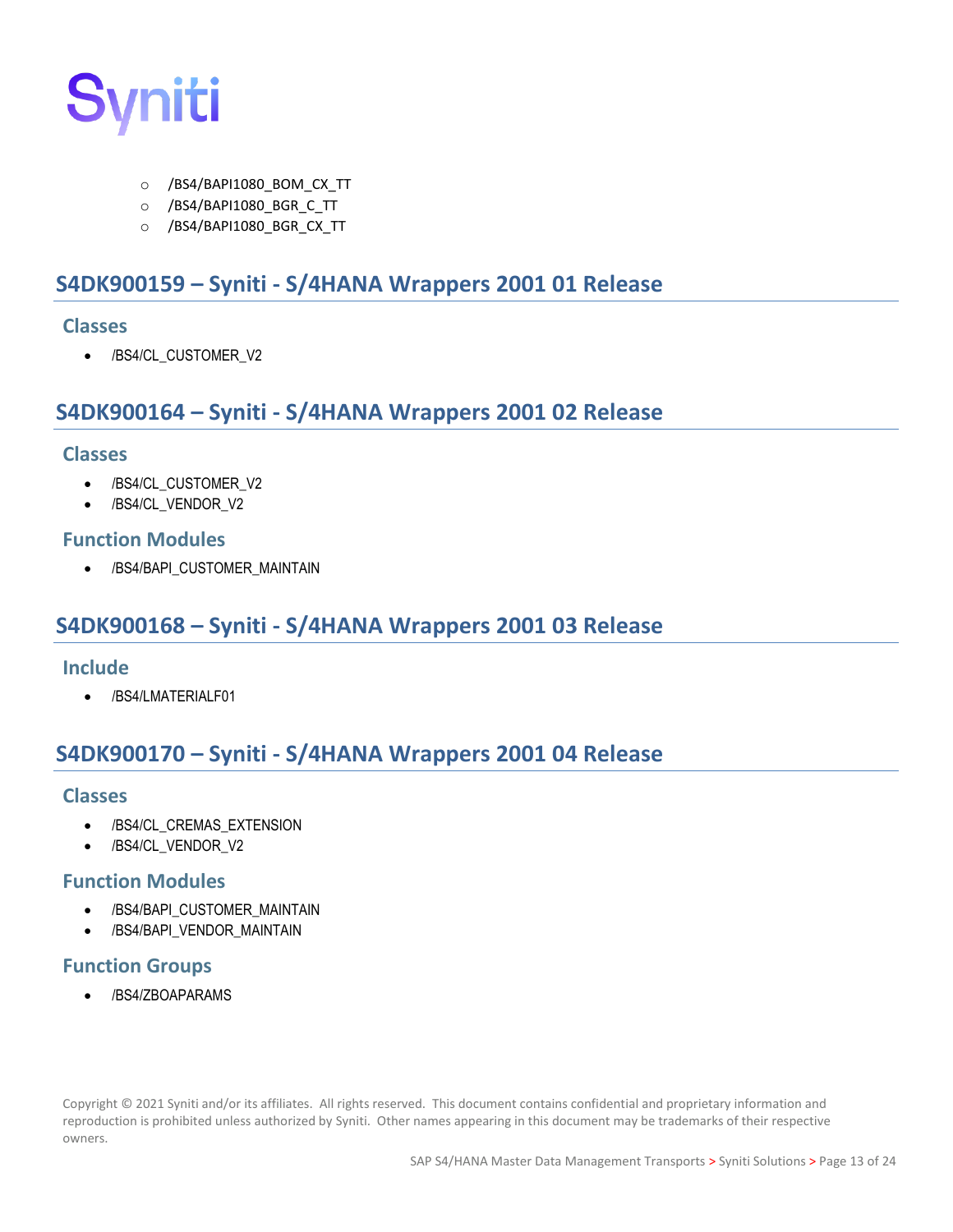

# <span id="page-19-0"></span>**S4DK900172 – Syniti - S/4HANA Wrappers 2001 05 Release**

#### <span id="page-19-1"></span>**Function Modules**

/BS4/BAPI\_MATERIAL\_SAVEDATA

# <span id="page-19-2"></span>**S4DK900174 – Syniti - S/4HANA Wrappers 2002 01 Release**

#### <span id="page-19-3"></span>**Classes**

- /BS4/CL\_VENDOR\_V2
- /BS4/CL\_CUSTOMER\_V2

#### <span id="page-19-4"></span>**Structures**

- /BS4/CL\_VENDOR\_V2
- /BS4/CL\_CUSTOMER\_V2

# <span id="page-19-5"></span>**S4DK900185 – Syniti - S/4HANA Wrappers 2002 02 Release**

#### <span id="page-19-6"></span>**Classes**

• /BS4/CL\_VENDOR\_V2

# <span id="page-19-7"></span>**S4DK900187- Syniti - S/4HANA Wrappers 2002 03 Release**

#### <span id="page-19-8"></span>**Classes**

• /BS4/CL\_CUSTOMER\_V2

#### <span id="page-19-9"></span>**Tables**

- /BS4/ST\_KNB1
- /BS4/ST\_KNB1X

# <span id="page-19-10"></span>**S4DK900198 - Syniti - S/4HANA Wrappers 2003 03 Release**

#### <span id="page-19-11"></span>**Classes**

- /BS4/CL\_CUSTOMER\_V2
- /BS4/CL\_DEBMAS\_EXTENSION
- /BS4/CL\_VENDOR\_V2

#### <span id="page-19-12"></span>**Tables**

• /BS4/ST\_KNA1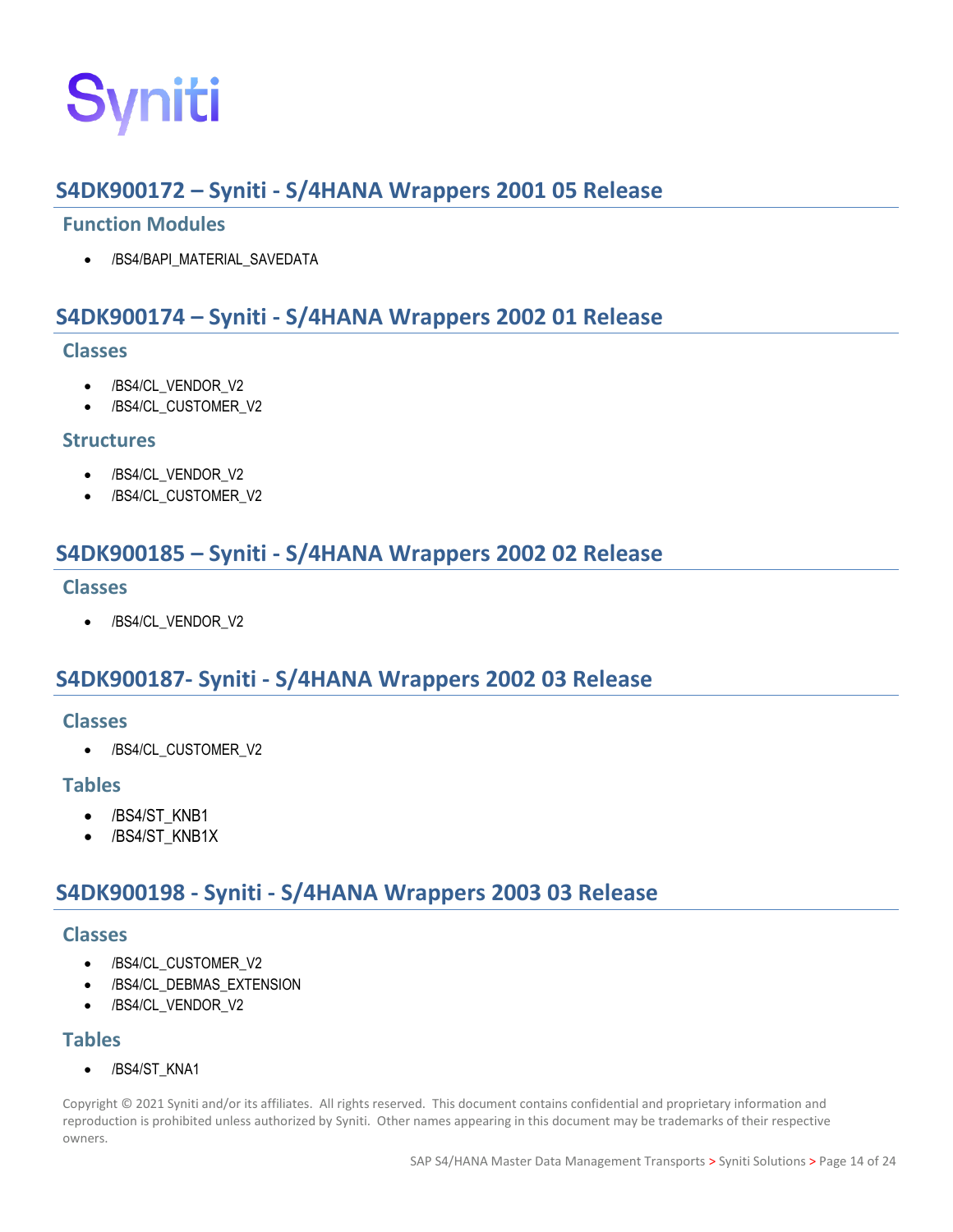

/BS4/ST\_KNA1X

# <span id="page-20-0"></span>**S4DK900202 - Syniti - S/4HANA Wrappers 2004 01 Release**

#### <span id="page-20-1"></span>**Classes**

• /BS4/CL\_CUSTOMER\_V2

#### <span id="page-20-2"></span>**Tables**

• /BS4/ST\_CONTACT\_PARTNER\_MAP

#### <span id="page-20-3"></span>**Function Modules**

• /BS4/BAPI\_CUSTOMER\_MAINTAIN

# <span id="page-20-4"></span>**S4DK900206 - Syniti - S/4HANA Wrappers 2004 02 Release**

#### <span id="page-20-5"></span>**Classes**

- /BS4/CL\_CUSTOMER\_V2
- /BS4/CL\_VENDOR\_V2

#### <span id="page-20-6"></span>**Function Modules**

- /BS4/BAPI\_CUSTOMER\_MAINTAIN
- /BS4/BAPI\_VENDOR\_MAINTAIN

# <span id="page-20-7"></span>**S4DK900208 - Syniti - S/4HANA Wrappers 2005 01 Release**

#### <span id="page-20-8"></span>**Classes**

- /BS4/CL\_CUSTOMER\_V2
- /BS4/CL\_ADDRESS

# <span id="page-20-9"></span>**S4DK900212 - Syniti - S/4HANA Wrappers 2005 02 Release**

#### <span id="page-20-10"></span>**Classes**

• /BS4/CL\_CUSTOMER\_V2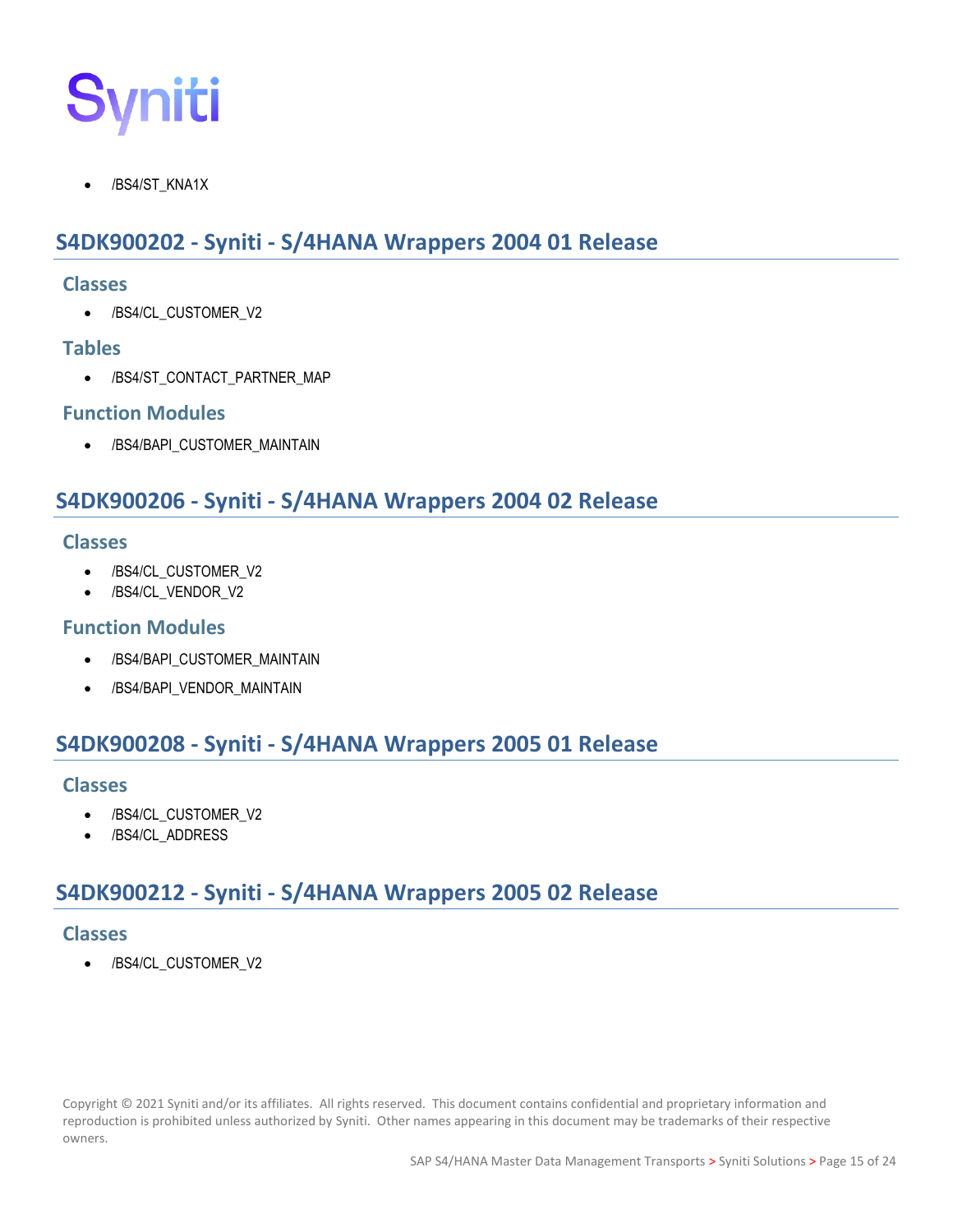# <span id="page-21-0"></span>**S4DK900214 - Syniti - S/4HANA Wrappers 2005 03 Release**

#### <span id="page-21-1"></span>**Classes**

• /BS4/CL\_ADDRESS

# <span id="page-21-2"></span>**S4DK900216 - Syniti - S/4HANA Wrappers 2005 04 Release**

#### <span id="page-21-3"></span>**Classes**

- /BS4/CL\_CUSTOMER\_V2
- /BS4/CL\_VENDOR\_V2

# <span id="page-21-4"></span>**S4DK900222 - Syniti - S/4HANA Wrappers 2005 06 Release**

#### <span id="page-21-5"></span>**Classes**

• /BS4/CL\_ADDRESS

# <span id="page-21-6"></span>**S4DK900228 - Syniti - S/4HANA Wrappers 2006 01 Release**

#### <span id="page-21-7"></span>**Classes**

• /BS4/CL\_CUSTOMER\_UPD\_ISJP

#### <span id="page-21-8"></span>**Tables**

- /BS4/ISJPHIERARCHY
- /BS4/ISJPHIERARCHYX
- /BS4/ISJPHIERCHX
- /BS4/ISJPNAYOSE
- /BS4/ISJPNAYOSEX
- /BS4/ISJPNAYOSX
- /BS4/ISJPPAYTERMS
- /BS4/ISJPPAYTERMSX

#### <span id="page-21-9"></span>**Data Elements**

- /BS4/ISJPHIERARCHY\_ACTION
- /BS4/ISJPNAYOSX\_ACTION
- /BS4/ISJPPAYTERMSX\_ACTION
- /BS4/ISJPPAYTERMS\_ACTION

#### <span id="page-21-10"></span>**Domain**

• /BS4/ISJPHIERARCHY\_ACTION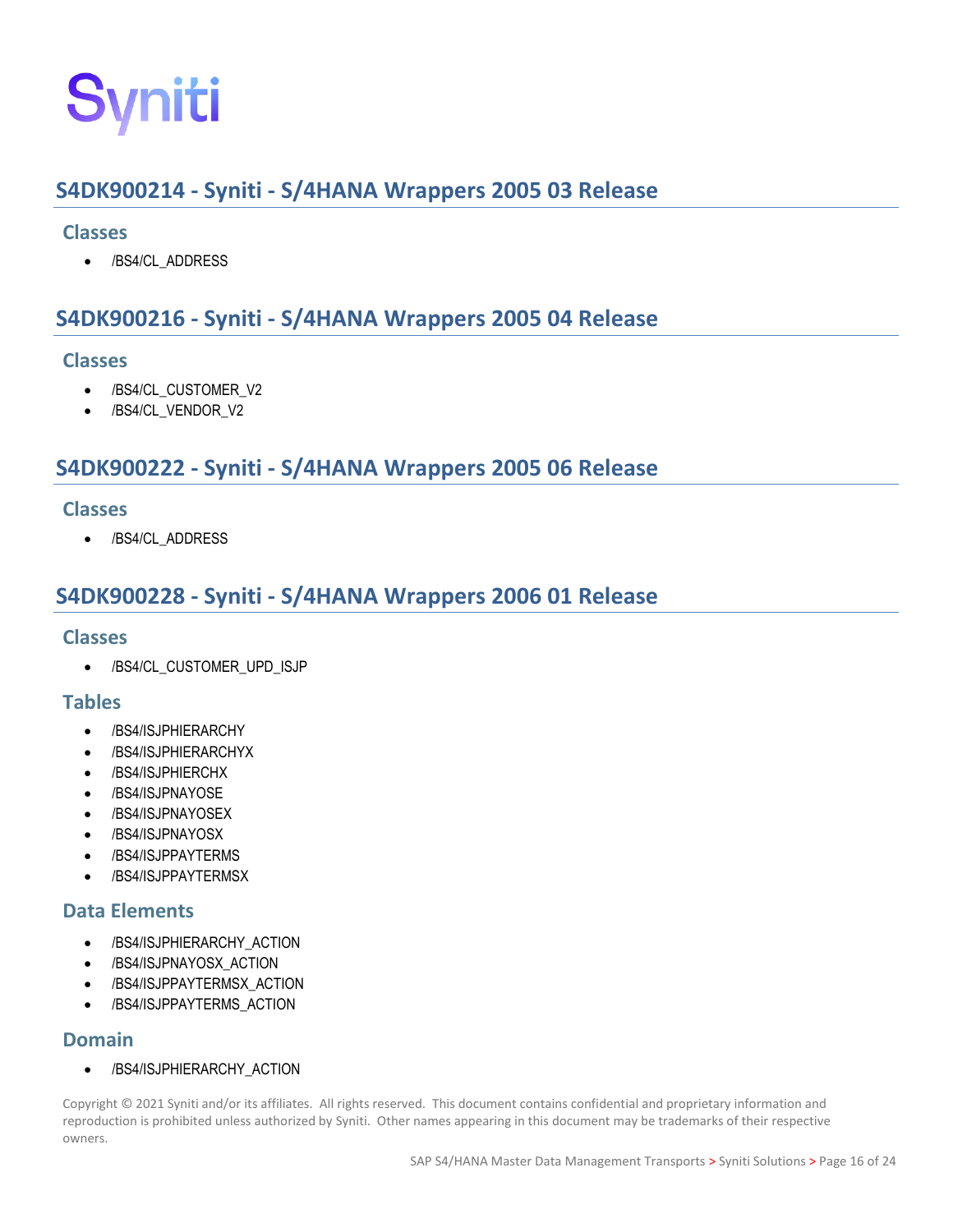

- /BS4/ISJPNAYOSX\_ACTION
- /BS4/ISJPPAYTERMSX\_ACTION
- /BS4/ISJPPAYTERMS\_ACTION

#### <span id="page-22-0"></span>**Function Module**

• /BS4/BAPI\_BP\_CUST\_UPD\_ISJP

### <span id="page-22-1"></span>**S4DK900234 - Syniti - S/4HANA Wrappers 2006 02 Release**

#### <span id="page-22-2"></span>**Function Module**

/BS4/BAPI\_OBJCL\_CHANGE

# <span id="page-22-3"></span>**S4DK900237 - Syniti - S/4HANA Wrappers 2006 03 Release**

#### <span id="page-22-4"></span>**Function Module**

• /BS4/BAPI\_BP\_CUST\_UPD\_ISJP

### <span id="page-22-5"></span>**S4DK900241 - Syniti - S/4HANA Wrappers 2006 04 Release**

#### <span id="page-22-6"></span>**Function Module**

/BS4/BAPI\_OBJCL\_CHANGE

# <span id="page-22-7"></span>**S4DK900243 - Syniti - S/4HANA Wrappers 2006 05 Release**

#### <span id="page-22-8"></span>**Method**

/BS4/CL\_BP\_CUSTOMER SET\_HEADER\_DATA

# <span id="page-22-9"></span>**S4DK900247 - Syniti - S/4HANA Wrappers 2007 01 Release**

#### <span id="page-22-10"></span>**Method**

• /BS4/CL\_BP\_CUSTOMER MAP\_SALES\_DATA

# <span id="page-22-11"></span>**S4DK900256 - Syniti - S/4HANA Wrappers 2009 01 Release**

#### <span id="page-22-12"></span>**Method**

/BS4/CL\_BP\_CUSTOMER SET\_HEADER\_DATA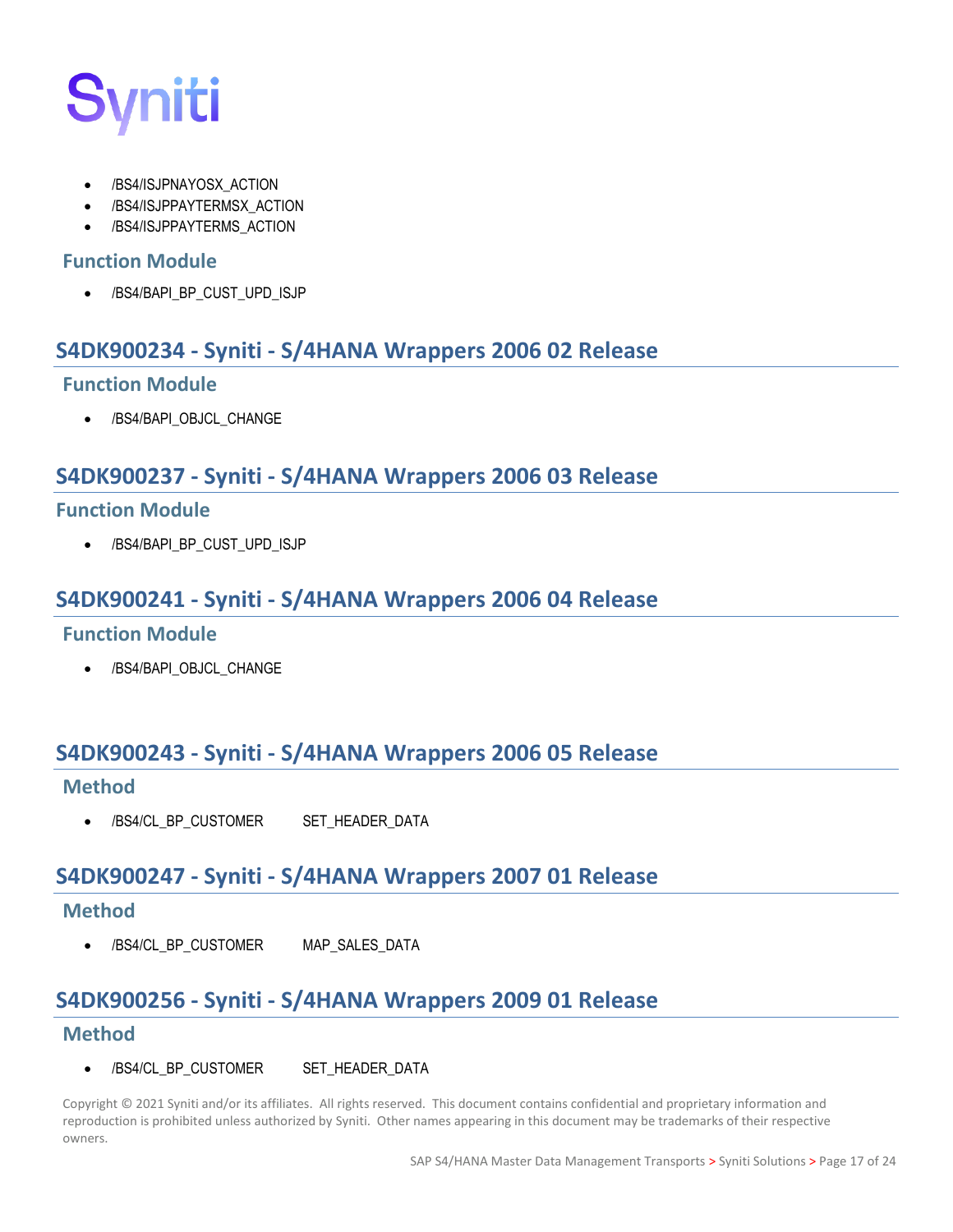# <span id="page-23-0"></span>**S4DK900258 - Syniti - S/4HANA Wrappers 2010 01 Release**

#### <span id="page-23-1"></span>**Classes**

- /BS4/CL\_BP\_CUSTOMER
- /BS4/CL\_BP\_VENDOR
- /BS4/CL\_CUSTOMER\_V2
- /BS4/CL\_VENDOR\_V2
- /BS4/CL\_PPO

#### <span id="page-23-2"></span>**Function Modules**

- BS4/READ\_PPO\_BUSINESS\_PARTNER
- BS4/READ\_PPO\_CUSTOMER
- BS4/READ\_PPO\_VENDOR
- /BS4/BAPI\_BP\_CUSTOMER\_MAINTAIN
- /BS4/BAPI\_BP\_VENDOR\_MAINTAIN

# <span id="page-23-3"></span>**S4DK900260 - Syniti - S/4HANA Wrappers 2010 02 Release**

#### <span id="page-23-4"></span>**Method**

• /BS4/CL\_CUSTOMER\_V2 MAP\_COMPANY\_CODE\_DATA

# <span id="page-23-5"></span>**S4DK900262 - Syniti - S/4HANA Wrappers 2010 03 Release**

#### <span id="page-23-6"></span>**Function Module**

• /BS4/BAPI\_OBJCL\_CHANGE

# <span id="page-23-7"></span>**S4DK900264 - Syniti - S/4HANA Wrappers 2010 04 Release**

#### <span id="page-23-8"></span>**Function Module**

• /BS4/BAPI\_OBJCL\_CHANGE

# <span id="page-23-9"></span>**S4DK900268 - Syniti - S/4HANA Wrappers 2010 05 Release**

#### <span id="page-23-10"></span>**Method**

• /BS4/CL\_CUSTOMER\_V2 MAP\_GENERAL\_DATA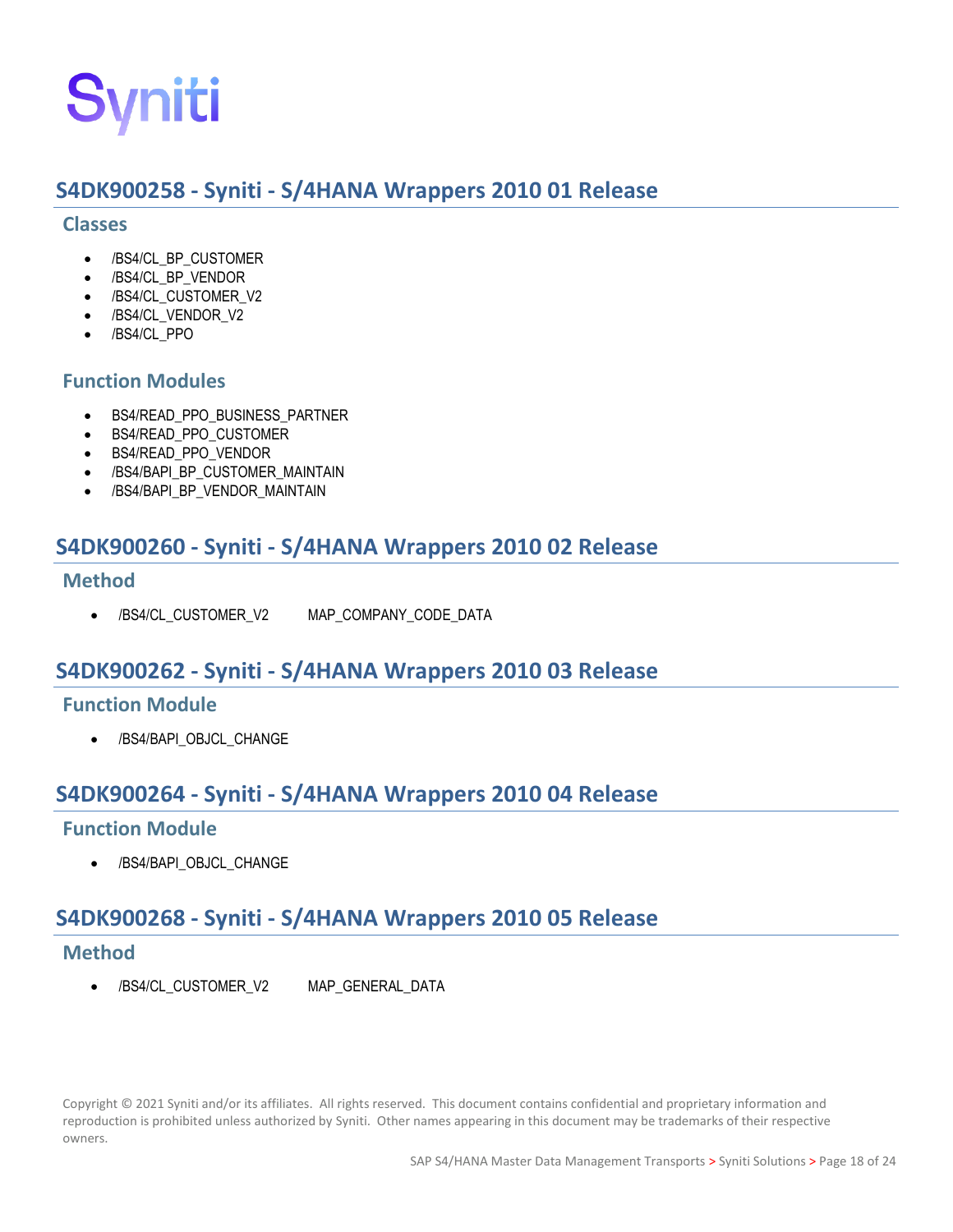# <span id="page-24-0"></span>**S4DK900272 - Syniti - S/4HANA Wrappers 2010 06 Release**

#### <span id="page-24-1"></span>**Method**

• /BS4/CL\_CUSTOMER\_V2 MAP\_GENERAL\_DATA

#### <span id="page-24-2"></span>**Structure**

- /BS4/ST\_KNA1
- /BS4/ST\_KNA1X

# <span id="page-24-3"></span>**S4DK900278 - Syniti - S/4HANA Wrappers 2011 01 Release**

#### <span id="page-24-4"></span>**Class**

• /BS4/CL\_ADDRESS

#### <span id="page-24-5"></span>**Function Module**

• /BS4/BAPI\_ADDRESS\_MAINTAIN

# <span id="page-24-6"></span>**S4DK900291 - Syniti - S/4HANA Wrappers 2011 02 Release**

#### <span id="page-24-7"></span>**Class**

• /BS4/CL\_DEBMAS\_EXTENSION

# <span id="page-24-8"></span>**S4DK900278 - Syniti - S/4HANA Wrappers 2011 03 Release**

#### <span id="page-24-9"></span>**Class**

• /BS4/CL\_CUSTOMER\_LONG\_TEXT

#### <span id="page-24-10"></span>**Function Module**

• /BS4/BAPI\_LONG\_TEXT\_MAINTAIN

# <span id="page-24-11"></span>**S4DK900299 - Syniti - S/4HANA Wrappers 2012 01 Release**

#### <span id="page-24-12"></span>**Class**

- /BS4/CL\_CUSTOMER\_V2
- /BS4/CL\_VENDOR\_V2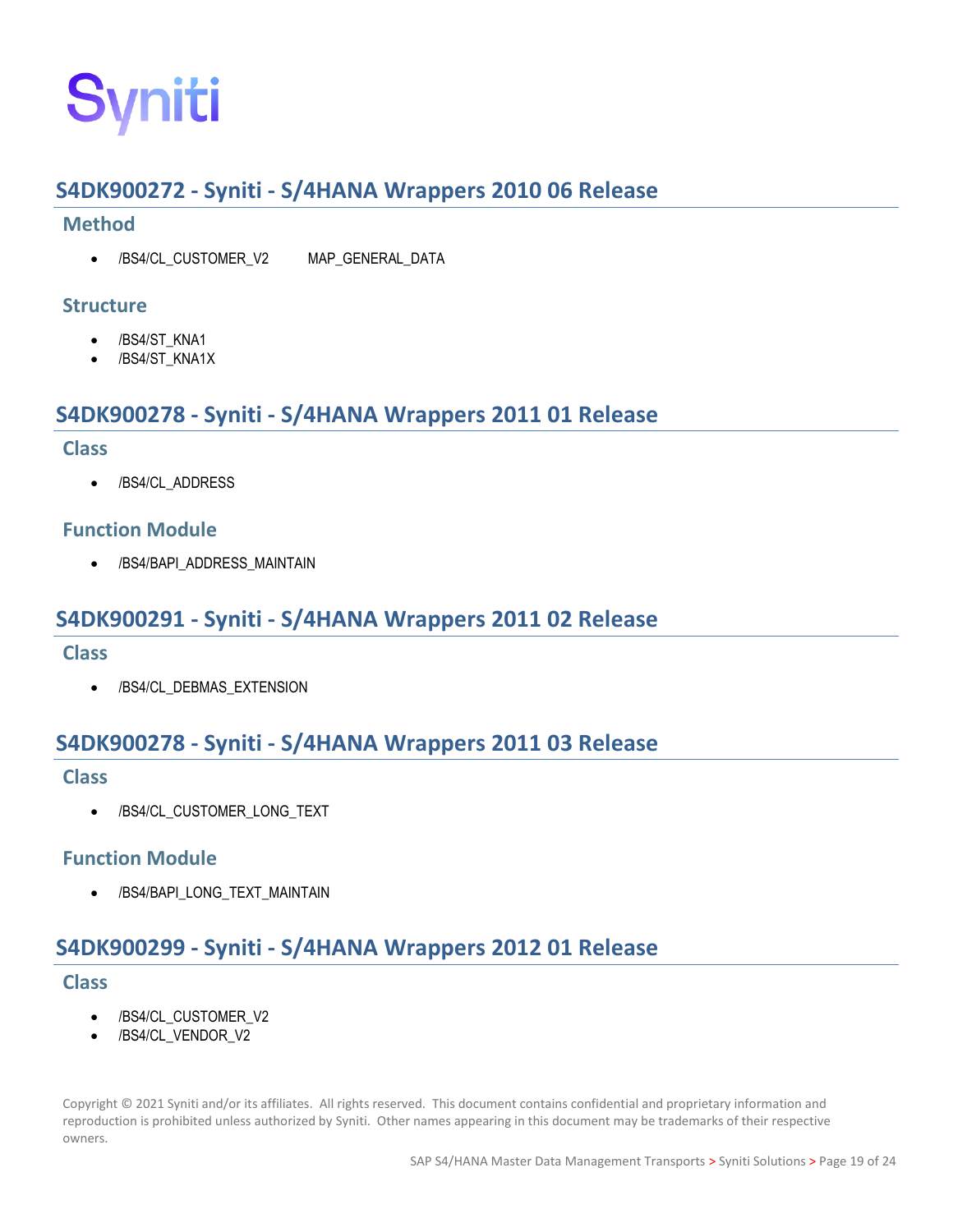# <span id="page-25-0"></span>**SDK900301 - Syniti - S/4HANA Wrappers 2101 01 Release**

#### <span id="page-25-1"></span>**Class**

• /BS4/CL\_VENDOR\_V2

# <span id="page-25-2"></span>**SDK900303 - Syniti - S/4HANA Wrappers 2101 02 Release**

#### <span id="page-25-3"></span>**Class**

• /BS4/BAPI\_BP\_CUSTOMER\_MAINTAIN

# <span id="page-25-4"></span>**SDK900305 - Syniti - S/4HANA Wrappers 2102 01 Release**

#### <span id="page-25-5"></span>**Class**

• /BS4/CL\_CUSTOMER\_V2

#### <span id="page-25-6"></span>**Method**

• MAP GENERAL DATA

# <span id="page-25-7"></span>**SDK900311 - Syniti - S/4HANA Wrappers 2103 01 Release**

#### <span id="page-25-8"></span>**Class**

• /BS4/CL\_BUSINESS\_PARTNER

#### <span id="page-25-9"></span>**Method**

- GET BUSINESS PARTNER
- **MAINTAIN**

# <span id="page-25-10"></span>**SDK900313 - Syniti - S/4HANA Wrappers 2103 02 Release**

#### <span id="page-25-11"></span>**Class**

• /BS4/CL\_VENDOR\_V2

#### <span id="page-25-12"></span>**Method**

- /BS4/CL\_VENDOR\_V2 GET\_CONTACT\_PARTNER\_NUMBER
- /BS4/CL\_VENDOR\_V2 MAP\_CONTACT\_PARTNER\_DATA

#### <span id="page-25-13"></span>**Structure**

- /BS4/ST\_KNVK
- /BS4/ST\_KNVKX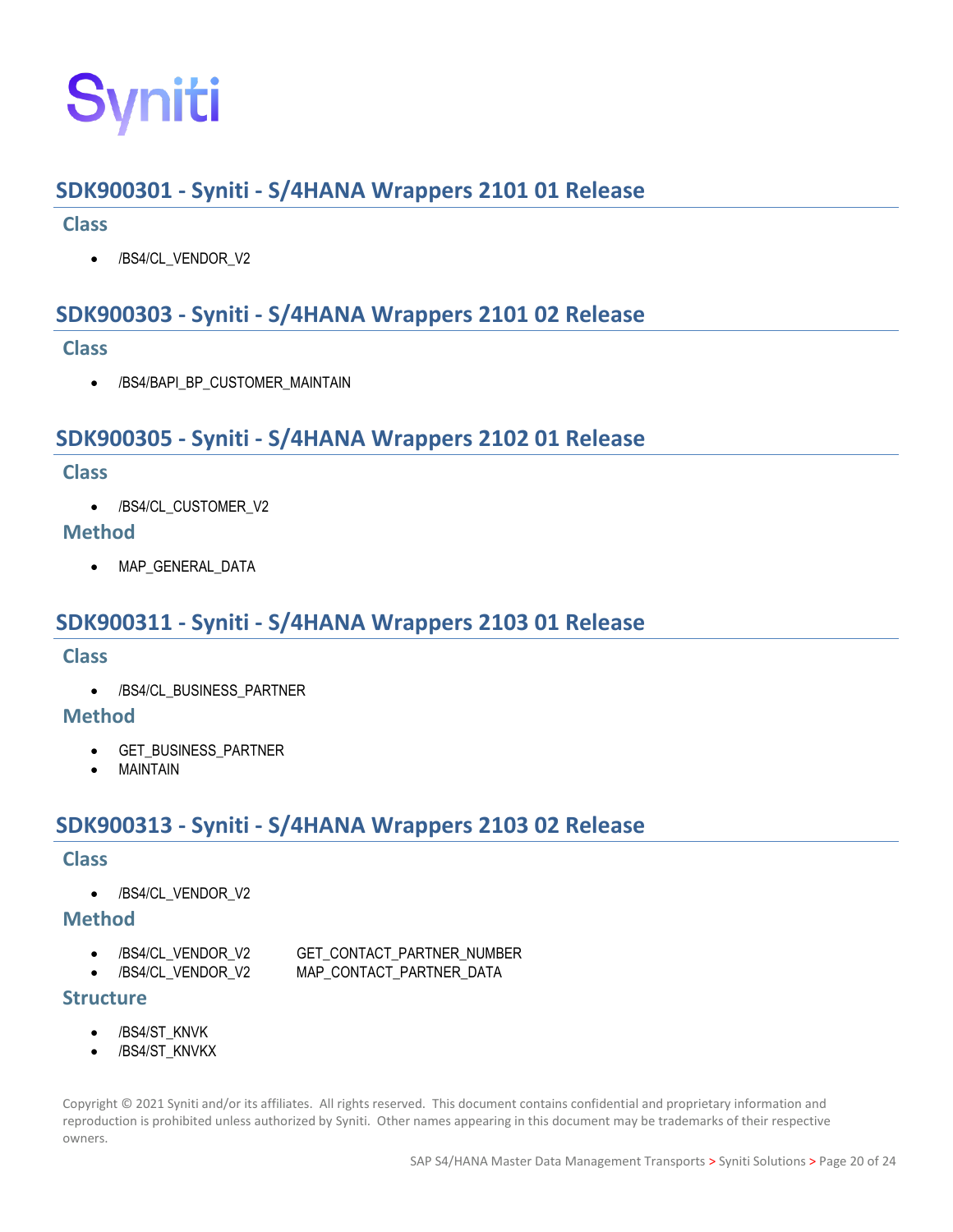

#### <span id="page-26-0"></span>**Data Element**

• /BS4/PARNR

# <span id="page-26-1"></span>**SDK900226 - Syniti - S/4HANA Wrappers 2103 03 Release**

#### <span id="page-26-2"></span>**Function group**

• /BS4/BUSINESS\_PARTNER

#### <span id="page-26-3"></span>**Function module**

• /BS4/BAPI\_BP\_MAINTAIN

# <span id="page-26-4"></span>**SDK900333 - Syniti - S/4HANA Wrappers 2105 01 Release**

#### <span id="page-26-5"></span>**Function group**

• /BS4/VENDOR

#### <span id="page-26-6"></span>**Function module**

• /BS4/BAPI\_VENDOR\_MAINTAIN

#### <span id="page-26-7"></span>**Method**

• /BS4/CL\_VENDOR\_V2 MAP\_COMPANY\_DATA

# <span id="page-26-8"></span>**SDK900347 - Syniti - S/4HANA Wrappers 2109 01 Release**

#### <span id="page-26-9"></span>**Method**

• /BS4/CL\_VENDOR\_V2 MAP\_GENERAL\_DATA

#### <span id="page-26-10"></span>**Structure**

- /BS4/ST\_KNA1
- /BS4/ST\_KNA1X

#### <span id="page-26-11"></span>**Data Element**

• /BS4/STCD6

# **SDK900353 - Syniti - S/4HANA Wrappers 2201 01 Release**

#### **Package**

• /BS4/BP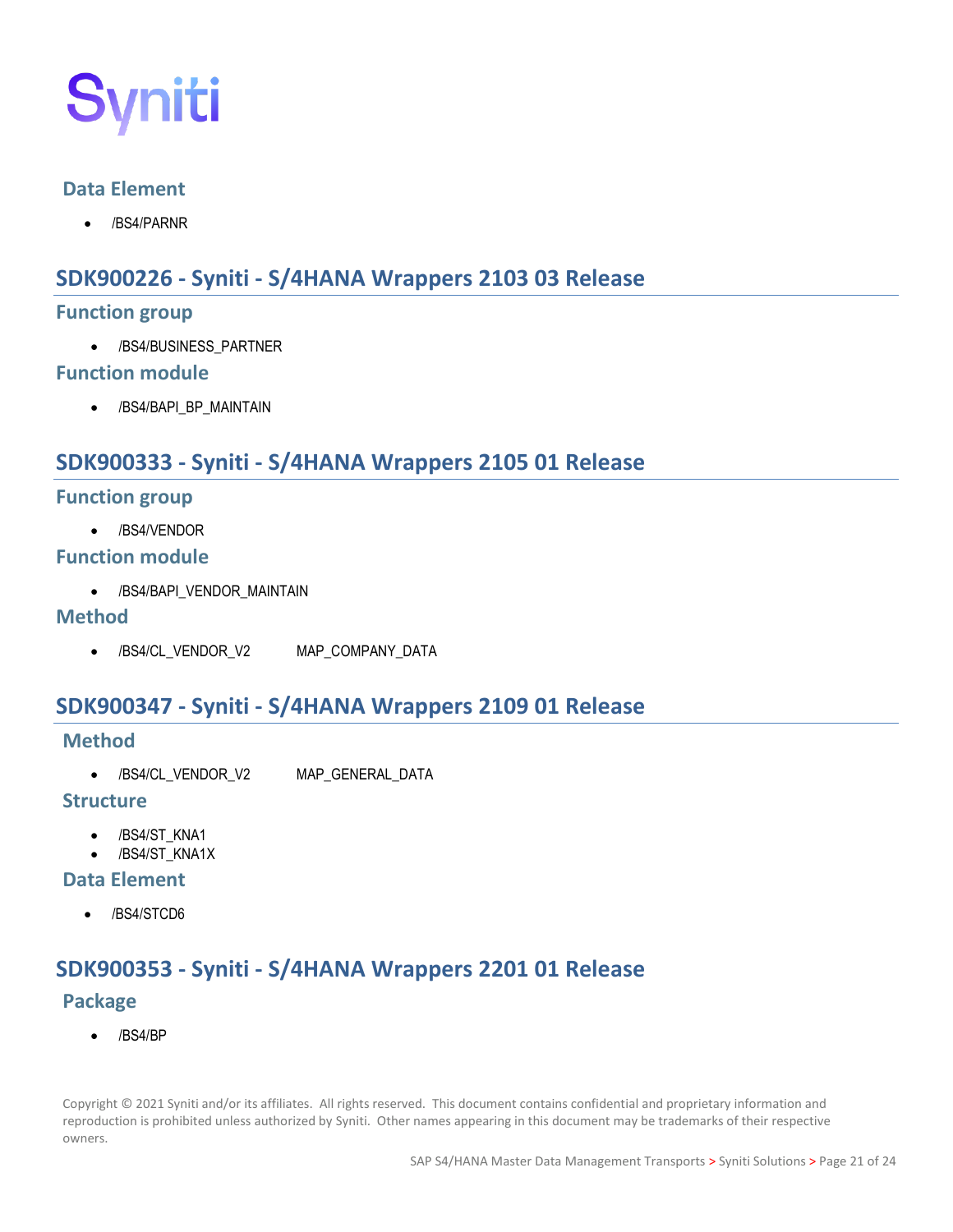### **Function group**

• /BS4/BP\_CMS

#### **Function module**

• /BS4/CREDIT\_MANAGEMENT

#### **Class**

• /BS4/CL\_UKMBP\_CMS

#### **Message Class**

• /BS4/BP\_CMS

### **Table Type**

- /BS4/UKM\_T\_BP\_CMS\_SGM\_UPDX
- /BS4/UKM\_T\_BP\_CMS\_UPDX
- /BS4/UKM\_T\_BP\_VECTOR\_UPDX

#### **Structure**

- /BS4/UKM\_S\_BP\_CMS\_SGM\_UPDX
- /BS4/UKM\_S\_BP\_CMS\_UPDX
- /BS4/UKM\_S\_BP\_VECTOR\_UPDX

#### **Function group**

• /BS4/CVI\_EI

#### **Function module**

• /BS4/CVI\_EI\_INBOUND\_MAIN

#### **Function group**

• /BS4/BS4\_SAPOFFICE

#### **Function module**

• /BS4/SO\_ATTACHMENT\_CREATE

#### **Class**

• /BS4/CL\_SO\_ATTACHMENT

#### **Message Class**

• /BS4/SAP\_OFFICE

#### **Table Type**

- /BS4/TT\_SO\_ATTACHMENT
- /BS4/TT\_SO\_ATTACHMENT\_CONTENT
- /BS4/TT\_SO\_ATTACHMENT\_DATA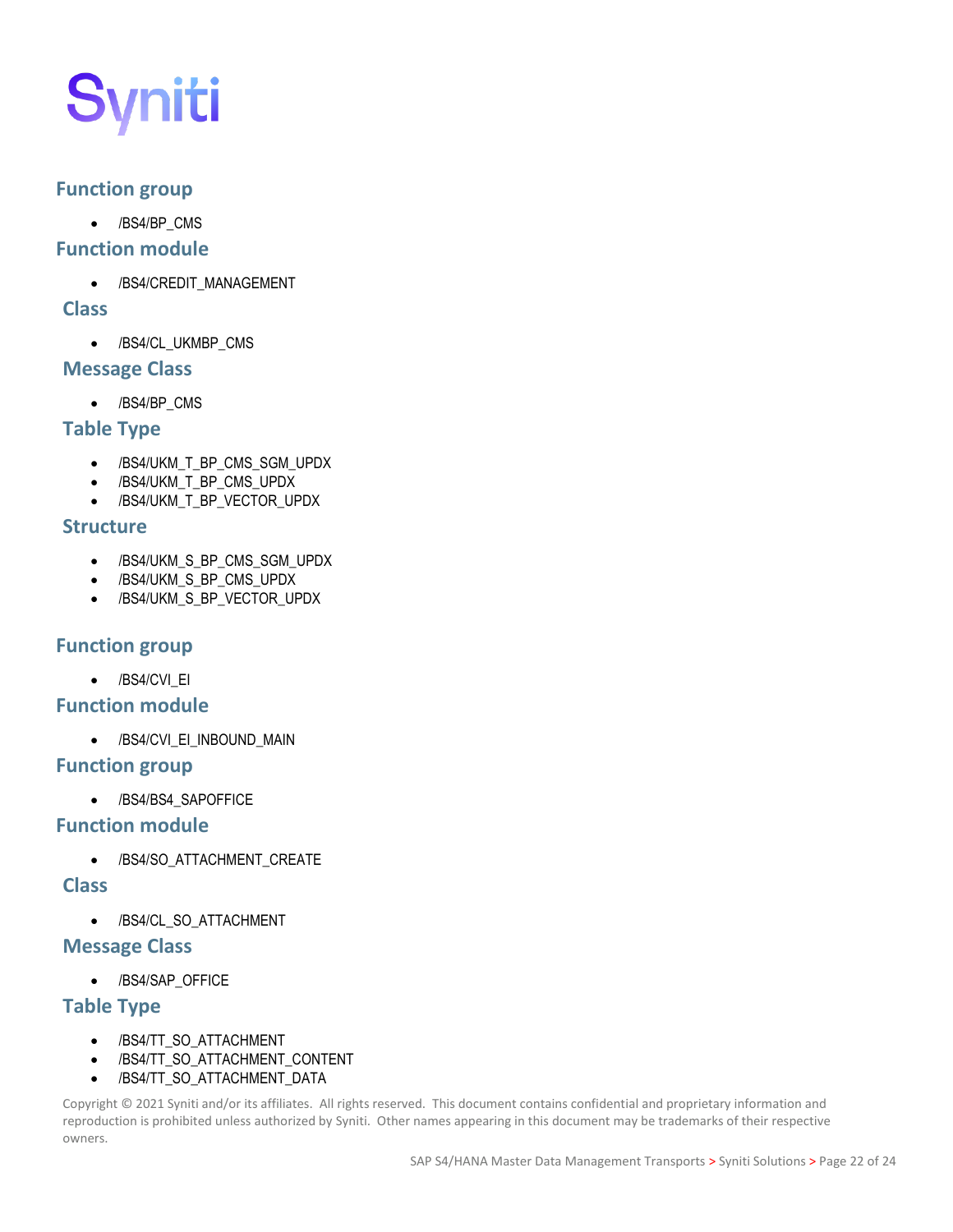

#### **Structure**

- /BS4/ST\_SO\_ATTACHMENT
- /BS4/ST\_SO\_ATTACHMENT\_CONTENT

# **SDK900357 - Syniti - S/4HANA Wrappers 2201 02 Release**

#### **Function group**

• /BS4/BP\_VENDOR

#### **Function module**

• /BS4/BAPI\_BP\_CARRIER\_MAINTAIN

# **SDK900359 - Syniti - S/4HANA Wrappers 2202 01 Release**

#### **Function group**

• /BS4/BAPI\_COST\_CENTER

#### **Function module**

- /BS4/BAPI\_COSTCENTERS\_CREATE
- /BS4/BAPI\_COSTCENTERS\_CHANGE

# **SDK900361 - Syniti - S/4HANA Wrappers 2202 02 Release**

#### **Table Definition**

• /BS4/ST\_C\_COMPANY\_HEADER

#### **Function module**

• /BS4/BAPI\_BP\_CUSTOMER\_MAINTAIN

# **SDK900363 - Syniti - S/4HANA Wrappers 2202 03 Release**

## **Function module**

• /BS4/GL\_ACCOUNT\_MAINTAIN

#### **Function module**

• /BS4/BAPI\_BP\_CUST\_UPD\_ISJP